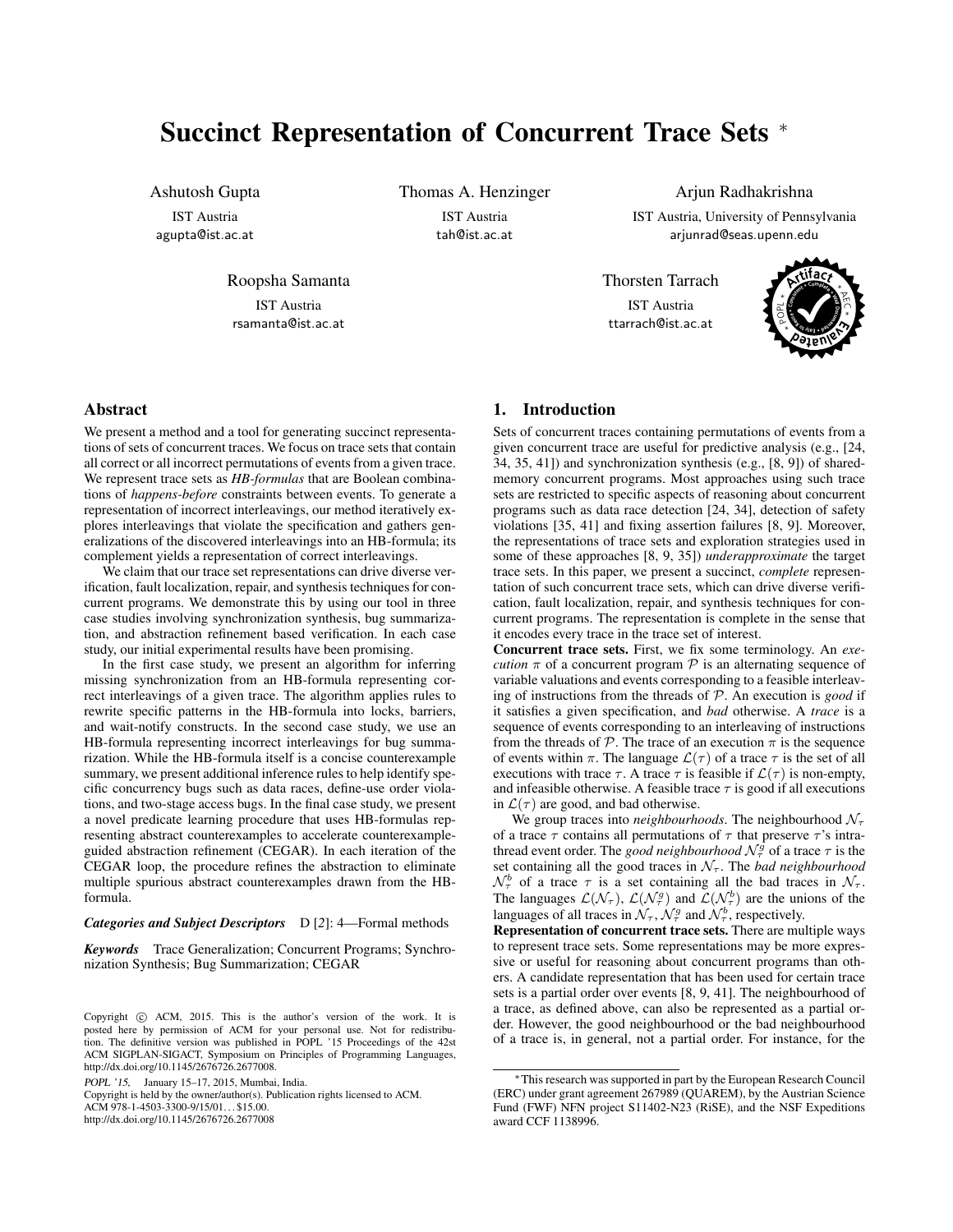Figure 1 Online banking: This trace is drawn from a program consisting of three threads, one for withdrawing money, one for depositing money, and one for checking consistency of the bank account after completion of a withdrawal and a deposit.*[a](#page-1-0)*

```
globalvars: int x, withdrawal, deposit, balance,
            deposited, withdrawn;
init: x = balance; deposited = 0; withdrawn = 0;
            withdrawal > 0; deposit > 0;
thread withdraw:
localvars: int temp;
T_W[1]: temp := balance;
T_w[2]: balance := temp - withdrawal;
T_{W}[3]: withdrawn := 1;
thread deposit:
localvars: int temp;
T_D[1]: temp := balance;
T_D[2]: balance := temp + deposit;
T_D[3]: deposited := 1;
thread checkresult:
T_C[1]: assume (deposited = 1 and withdrawn = 1);
T_c[2]: assert (balance = x + deposit - withdrawal);
Exact representation of \mathcal{N}_{\tau}^b:
hb(T_w[1], T_D[2]) \wedge hb(T_D[1], T_w[2]) \wedge hb(T_w[3], T_C[1]) \wedge hb(T_D[3], T_C[1])Exact representation of \mathcal{N}_{\tau}^{\mathcal{G}}:
(hb(T_{D}[2], T_{W}[1]) \quad \vee \quad hb(T_{W}[2], T_{D}[1])) \quad \wedge \quad hb(T_{W}[3], T_{C}[1])hb(T_{D}[3], T_{C}[1])Representation of sound overapproximation of \mathcal{N}_{\tau}^{b}:
hb(T_w[1], T_D[2]) \wedge hb(T_D[1], T_w[2])Representation of sound overapproximation of \mathcal{N}_{\tau}^g:
hb(T_D[2], T_W[1]) \vee hb(T_W[2], T_D[1])
```
<span id="page-1-0"></span><sup>a</sup>In all the examples in this paper, we represent traces using typed global variable declarations/initializations, followed by each thread's typed local variable declarations and instructions. Note that this representation depicts a trace and not a program.

trace  $\tau$  in Fig. [1,](#page-1-1)  $\mathcal{N}_{\tau}^g$  is not a partial order, but is a disjunction (i.e., union) of partial orders. In our work, we represent trace sets as *HBformulas*. An HB-formula is a Boolean combination of *happensbefore* causality constraints between events. HB-formulas can represent arbitrary finite sets of finite traces, and in particular, good and bad neighbourhoods (see Fig. [1\)](#page-1-1). As we will see later, HBformulas are not only expressive, but also versatile enough to be usable for diverse objectives.

Given a trace  $\tau$  and a correctness specification, we present a method to generate an HB-formula  $\varphi_B$  representing the bad neighbourhood of  $\tau$ . To generate  $\varphi_B$ , we first encode all the bad executions in  $\mathcal{L}(\mathcal{N}_{\tau})$  in a quantifier-free first-order formula  $\Phi$  such that an execution  $\pi$  is a model of  $\Phi$  iff  $\pi$  is a bad execution in  $\mathcal{L}(\mathcal{N}_{\tau}^{b})$ . We then *incrementally* construct  $\varphi_B$ . Initially,  $\varphi_B$  is set to false. In each step: (1) we invoke an SMT solver to obtain a model for Φ that does not belong to the language of the subset of  $\mathcal{N}_{\tau}^{b}$  represented by the current  $\varphi_B$ , (2) *generalize* the trace of the model into an HB-formula  $\varphi$ , and (3) update  $\varphi_B$  by adding  $\varphi$  as a disjunct. We iterate until there is no new model of Φ. The trace generalization used in each iteration has the following properties: (a) the model obtained in the iteration satisfies  $\varphi$ , and (b) any trace in  $\mathcal{N}_{\tau}$  that satisfies  $\varphi$  is bad. The final HB-formula obtained is an *exact* representation of  $\mathcal{N}_{\tau}^b$ .

While an exact representation is a worthy goal, the corresponding  $\varphi_B$  may not be succinct. To gain succinctness and utility, we trade in exactness. In particular, we permit the inclusion of infeasible traces to obtain a succinct HB-formula representing a *sound*

*overapproximation* of  $\mathcal{N}_{\tau}^{b}$ . The overapproximation of  $\mathcal{N}_{\tau}^{b}$  is sound in the sense that it is guaranteed to not include any good traces. To generate such a succinct HB-formula, we enhance the above procedure. We use data-flow analysis and minimal unsatisfiability core (unsat core) computation for generalizing the trace of the model into an HB-formula  $\varphi$  in step (2) of each iteration. This new trace generalization step has the following properties: (a) the model obtained in the iteration satisfies  $\varphi$ , and (b) any trace in  $\mathcal{N}_{\tau}$  satisfying  $\varphi$  is either bad or infeasible.

Complementing  $\varphi_B$ , the succinct representation of a sound overapproximation of  $\mathcal{N}_{\tau}^{b}$  yields  $\varphi_{G}$ , a succinct representation of a sound overapproximation of  $\mathcal{N}_{\tau}^g$ . Note that complementing the exact representation of  $\mathcal{N}_{\tau}^{b}$  does not yield an exact representation of  $\mathcal{N}_{\tau}^g$ . In fact, our existing methodology cannot produce an exact representation of  $\mathcal{N}_{\tau}^g$ . Fig. [1](#page-1-1) shows the exact representation of  $\mathcal{N}_{\tau}^b$ and the representations for sound overapproximations of  $\mathcal{N}_{\tau}^g$  and  $\mathcal{N}_{\tau}^{b}$  obtained by our method for the example trace shown.

We implemented the above procedure as a tool TARA and used it to generate (succinct) representations of trace sets of programs drawn from the software verification competition (SV-Comp) [\[3\]](#page-11-6) and the regression suites of ESBMC [\[31\]](#page-11-7) and CONREPAIR [\[9\]](#page-11-5).

We demonstrate the applicability of our representations of good and bad neighbourhoods of a trace to three case studies involving synchronization synthesis, bug summarization and verification based on counterexample-guided abstraction refinement (CEGAR). Case Study: Synchronization synthesis. Shared-memory concurrent programs are excellent targets for automated *program completion*, in particular, for synthesis of missing synchronization [\[8,](#page-11-4) [9,](#page-11-5) [13,](#page-11-8) [30,](#page-11-9) [39\]](#page-11-10). We present a novel algorithm that uses  $\varphi_G$ to synthesize synchronization for eliminating the bad neighbourhood of  $\tau$ . The algorithm proceeds by applying rewrite rules to derive synchronization primitives such as mutex locks, barriers, shared exclusive locks and wait-notify statements from easilyidentifiable patterns in  $\varphi_G$ . For example, a missing mutex lock in the example in Fig. [1](#page-1-1) that ensures the instructions at  $T_w[1]$ and  $T_w[2]$  in thread withdraw do not interfere with the instructions  $T_D[1]$  and  $T_D[2]$  in thread deposit is identified by the pattern  $hb(T_D[2], T_W[1]) \vee hb(T_W[2], T_D[1])$  in  $\varphi_G$ . We emphasize that most other synchronization synthesis techniques generate atomic sections rather than locks, wait-notify statements etc. Atomic sections are not directly implementable. Moreover, our synchronization primitives can potentially permit more correct concurrent behaviours than atomic sections. We have implemented this algorithm as an extension of our tool TARA and used it to successfully synthesize synchronization for our benchmarks.

Case Study: Bug summarization. Error detection tools based on model checking and static analyses typically provide counterexample traces to help with program debugging. However, these traces can be long and encumbered with unnecessary data, providing little insight about the actual bug. In our second case study, we use  $\varphi_B$ , the representation for a sound overapproximation of a trace's bad neighbourhood, for counterexample and bug summarization. The HB-formula  $\varphi_B$  encodes relevant *ordering* information about all counterexamples in the neighbourhood of  $\tau$  and can be viewed as a stand-alone counterexample summary. While this can already be useful feedback for a human debugger, we present a set of rules to infer specific bugs such as data races, atomicity violations, twostage access bugs and define-use order violations. These rules work by identifying particular patterns in  $\varphi_B$  and combining them with some lightweight data-flow information. We have extended TARA for bug summarization and evaluated it on our benchmarks.

Case Study: Accelerating CEGAR. We also recognize an application of our representation of bad neighbourhoods of abstract counterexamples in accelerating CEGAR for concurrent programs. CEGAR often takes many iterations to find the right predicates for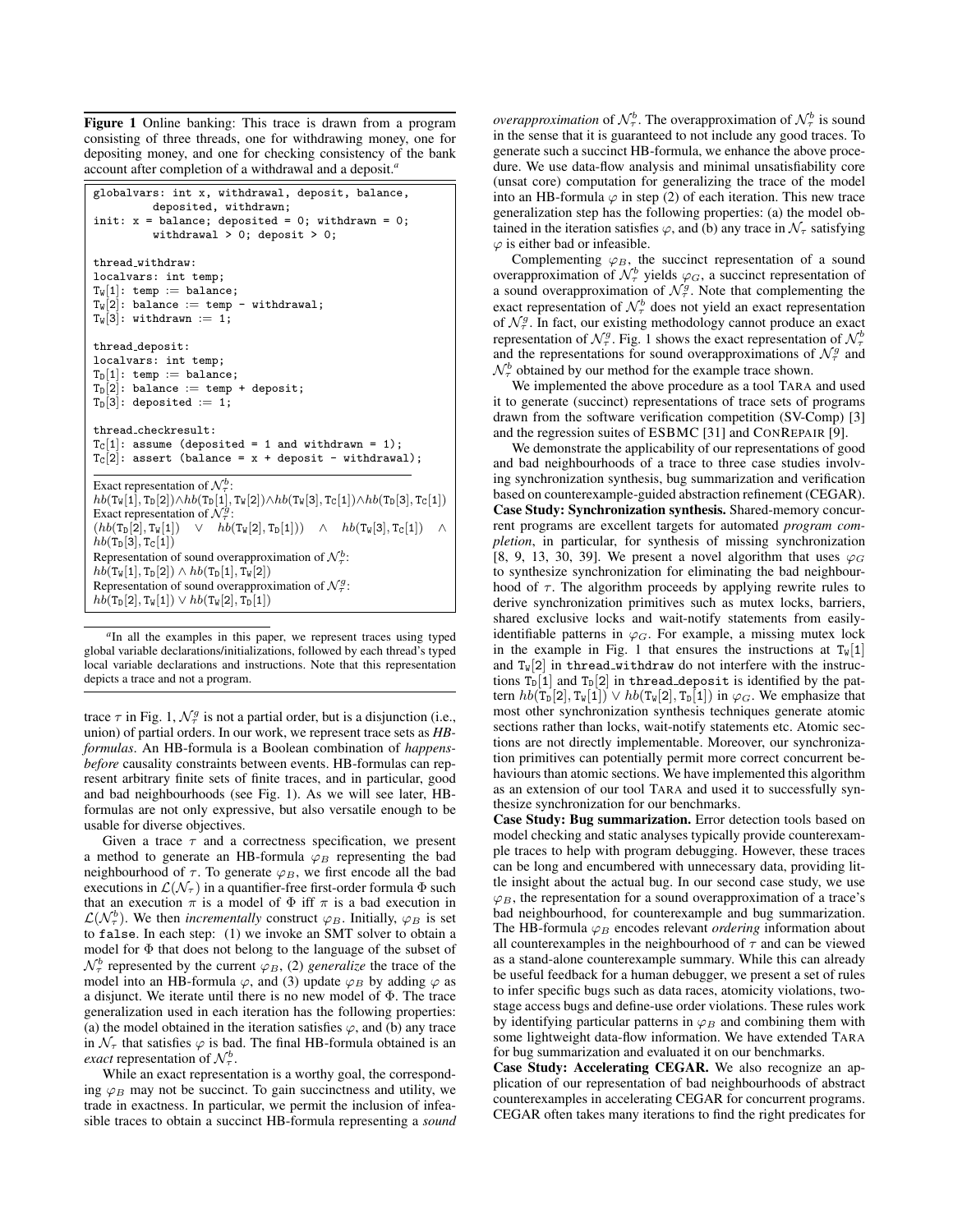proving correctness of a program. The choice of refinement procedure usually determines the number of iterations necessary. Many heuristics have been proposed to find relevant predicates quickly, e.g., [\[4\]](#page-11-11). This problem is compounded in concurrent program verification, where the existence of a large number of interleavings can delay the discovery of *interesting* spurious counterexamples that lead to relevant predicates. We present a new predicate learning procedure that uses the HB-formula  $\varphi_B$  representing the bad neighbourhood of a spurious counterexample of an abstract concurrent program. In each iteration of the CEGAR loop, our procedure refines the abstraction to eliminate multiple spurious abstract counterexamples drawn from  $\varphi_B$ , using a method similar to *beautiful interpolants* [\[1\]](#page-11-12). We have integrated our TARA-based refinement procedure within SATABS [\[12\]](#page-11-13) and have been able to reduce the number of iterations needed to verify various example programs.

Highlights. We introduce a novel representation for concurrent trace sets based on HB-formulas (Sec. [2\)](#page-2-0). HB-formulas have several useful properties. They can express arbitrary finite trace sets. They enable efficient computation and concise expression of unions over trace sets. This is exploited by our tool TARA to compute succinct representations of sound overapproximations of good and bad neighbourhoods of a trace. HB-formulas are an intuitively appealing representation for trace sets. They can reveal specific patterns of causality relations between events that can drive diverse verification, fault localization, repair, and synthesis techniques for concurrent programs. We demonstrate the use of our tool in three applications — synchronization synthesis (Sec. [3\)](#page-4-0), bug summarization (Sec. [4\)](#page-6-0), and CEGAR acceleration (Sec. [5\)](#page-9-0).

## <span id="page-2-0"></span>2. Trace Neighbourhoods and Representations

In this section, we formalize concurrent executions, traces and trace neighbourhoods. We also present algorithms and experimental results for computing good and bad neighbourhoods. The case studies in Sections [3,](#page-4-0) [4,](#page-6-0) and [5](#page-9-0) are based on the techniques presented here.

#### 2.1 Concurrent Programs and Traces

We consider shared-memory concurrent programs composed of a fixed number of sequential threads. In further discussion, we fix a concurrent program  $\mathcal{P} = \langle V, \{T_1, \ldots, T_k\}, SV, \langle LV_1, \ldots, LV_k \rangle \rangle$ where  $\{T_1, \ldots, T_k\}$  are a set of threads, SV is a set of shared variables, each  $LV_i$  is the set of local variables of thread  $T_i$ , and  $V = SV \cup \bigcup_i LV_i$  is the set of all variables. Let  $V_i = SV \cup LV_i$ denote the set of variables that can be read from and written by thread  $T_i$ . As the main objects of study in this paper are traces, we keep the exposition simple by not specifying syntactic and control flow details of threads at this stage. In this paper, we assume that variables range over integers and program instructions perform standard linear arithmetic operations. However, our techniques apply to a much wider variety of variable domains and operations.

**Concurrent executions.** A *concurrent execution*  $\pi = \Gamma_0 e_1 \Gamma_1 \dots$  $\Gamma_{n-1}e_n\Gamma_n$  is an alternating sequence of valuations  $\Gamma_i$  of variables  $V$  and events  $e_i$  corresponding to some interleaving of instructions from the threads in  $\mathcal{P}$ —for each i, execution of  $e_i$  from valuation  $\Gamma_{i-1}$  leads to valuation  $\Gamma_i$ . Each event e is a labelled statement of the form  $T[\ell]$  : stmt, where T is a thread identifier,  $\ell$  is a location identifier<sup>\*</sup>, and  $stmt$  is an atomic instruction. We write  $pid(e)$  for the thread identifier T. Without loss of generality, we assume that the location identifiers of events from each thread are sequential natural numbers, i.e., the first event from a thread gets location identifier 1, the next gets 2, and so on. Further, we abuse notation by often writing  $T[\ell]$  instead of the event with label  $T[\ell]$ . We represent the sequence of events from thread  $T$  with location identifiers between  $\ell$  and  $\ell'$  (inclusive) by T[ $\ell : \ell'$ ]. We also use the symbol L to denote location identifier ranges such as  $\ell : \ell'$ .

- We use two different formalisms to express atomic instructions. • *Guarded actions.* Here, an instruction from thread  $T_i$  is either a guarded action  $\texttt{assume}(G) \rightarrow \texttt{assign}$  or an assertion  $\texttt{assert}(G)$ , where G is a Boolean expression over  $V_i$  and assign is a parallel assignment  $v_1, \ldots, v_m :=$  $expr_1, \ldots, expr_m$  of expressions over  $V_i$  to variables in  $V_i$ .
- *Transition predicates.* Here, an instruction from thread  $T_i$  is a predicate over variables from  $V_i \cup V'_i$  where  $V'_i$  contains primed versions of variables in  $V_i$ . Intuitively, variables from  $V_i$  and  $V'_i$ represent the values of program variables before and after the execution of the instruction, respectively. For example, the assignment  $x := x + y$  is represented as  $x' = x + y$ . The advantage of this formalism is that it can express non-deterministic statements which we need to model abstract programs in Sec. [5.](#page-9-0) Assertions are represented as before, i.e., as  $\texttt{assert}(G)$ , where  $G$  is a Boolean expression over  $V_i$ .

An execution  $\pi = \Gamma_0 e_1 \Gamma_1 \dots e_n \Gamma_n$  is *good* if for each assertion  $e_i = T[\ell]$ : assert $(G)$ , the Boolean expression G evaluates to true under valuation  $\Gamma_{i-1}$ ; the execution is *bad* otherwise.

**Concurrent traces.** A *concurrent trace*  $\tau = e_1 \dots e_n$  is a sequence of events that corresponds to some interleaving of instructions from threads in P. The *language*  $\mathcal{L}(\tau)$  of a trace  $\tau = e_1 \dots e_n$  is the set of all executions  $\Gamma_0 e_1^{\dagger} \Gamma_1 \dots e_n^{\dagger} \Gamma_{n+1}$  where  $e_i = e_i^{\dagger}$  for  $i \in [1, n]$ . For a set of traces N, we abuse notation and write  $\mathcal{L}(\mathcal{N})$  instead of  $\bigcup_{\sigma \in \mathcal{N}} \mathcal{L}(\sigma)$ . We denote by  $events(\tau)$  the set  $\{e_1, \ldots, e_n\}$ of events in  $\tau$ . For any two events  $e_i, e_j \in events(\tau)$ , we say  $e_i <_{\tau} e_j$  if  $e_i$  occurs before  $e_j$  in  $\tau$ .

A trace  $\tau$  is *feasible* if its language has at least one execution (i.e.,  $\mathcal{L}(\tau) \neq \emptyset$ ), and is *infeasible* otherwise. A feasible trace  $\tau$  is *good* if all executions in  $\mathcal{L}(\tau)$  are good, and is *bad* otherwise.

#### 2.2 Representing Trace Neighbourhoods

We reason about traces that differ only in the scheduling choices using trace neighbourhoods. The *neighbourhood*  $N_{\tau}$  of a trace  $\tau$  is a set of traces  $\mathcal{N}_{\tau} = \{ \sigma \mid events(\sigma) = events(\tau) \land \forall e_i, e_j \in$  $events(\tau) : pid(e_i) = pid(e_j) \wedge e_i \leq_\tau e_j \Rightarrow e_i \leq_\sigma e_j$ . Intuitively,  $\mathcal{N}_{\tau}$  contains all traces having the same events as  $\tau$  and having the same order of events within each thread. A trace in  $\mathcal{N}_{\tau}$  may be infeasible, good, or bad. We denote the subsets of good and bad traces in  $\mathcal{N}_{\tau}$  by  $\mathcal{N}_{\tau}^g$  and  $\mathcal{N}_{\tau}^b$ , respectively. We call  $\mathcal{N}_{\tau}^b$  and  $\mathcal{N}_{\tau}^g$  the *bad* and *good* neighbourhoods of  $\tau$ .

Note that  $\mathcal{N}_{\tau}$  corresponds to a partial order  $(events(\tau), \sqsubseteq),$ with  $e_i \sqsubseteq e_j$  iff  $e_i \leq_\tau e_j$  and  $pid(e_i) = pid(e_j)$ . However,  $\mathcal{N}^g_\tau$  and  $\mathcal{N}_{\tau}^{b}$  do not, in general, correspond to a partial order (cf. the exact representation of  $\mathcal{N}_{\tau}^g$  in Fig. [1\)](#page-1-1).

Representing subsets of trace neighbourhoods. We represent subsets of trace neighbourhoods using *happens-before formulas*, or, *HB-formulas*. An HB-formula  $\varphi$  for a trace  $\tau$  is either a: (a) *basic constraint* of the form  $hb(e_i, e_j)$  where  $e_i, e_j \in events(\tau)$ ; or (b) a Boolean combination of HB-formulas, i.e., one of  $\varphi_1 \wedge \varphi_2$ ,  $\varphi_1 \lor \varphi_2$ , or  $\neg \varphi_1$  where  $\varphi_1$  and  $\varphi_2$  are HB-formulas.

The semantics  $\llbracket \varphi \rrbracket$  of an HB-formula  $\varphi$  for a trace  $\tau$  is subset of  $\mathcal{N}_{\tau}$ , defined as follows: (a) for a basic constraint  $hb(e_i, e_j)$ , we have that  $[[hb(e_i, e_j)]] = \{ \sigma \in \mathcal{N}_{\tau} \mid e_i <_{\sigma} e_j \}$ ; and (b) for Boolean combinations, we have that  $[\![\varphi_1 \wedge \varphi_2]\!] = [\![\varphi_1]\!] \cap [\![\varphi_2]\!]$ ,  $[\![\varphi_1 \vee \varphi_2]\!] = [\![\varphi_1]\!] \cap [\![\varphi_2]\!]$ , and  $[\![\neg \varphi_1]\!] = \mathcal{N}_{\tau} \setminus [\![\varphi_1]\!]$ , respectively.

Remark 2.1. *Our HB-formulas only represent constraints on scheduling. One could define more expressive constraints which include constraints not just on scheduling, but also on variable valuations in individual executions. However, our hypothesis is that happens-before constraints on scheduling are sufficient to express many interesting properties of traces and executions. This is also*

<sup>∗</sup>We assume that all location identifiers from one thread are unique. Thus, multiple occurrences of the same instruction (for example, in the body of a loop) are relabelled with unique identifiers.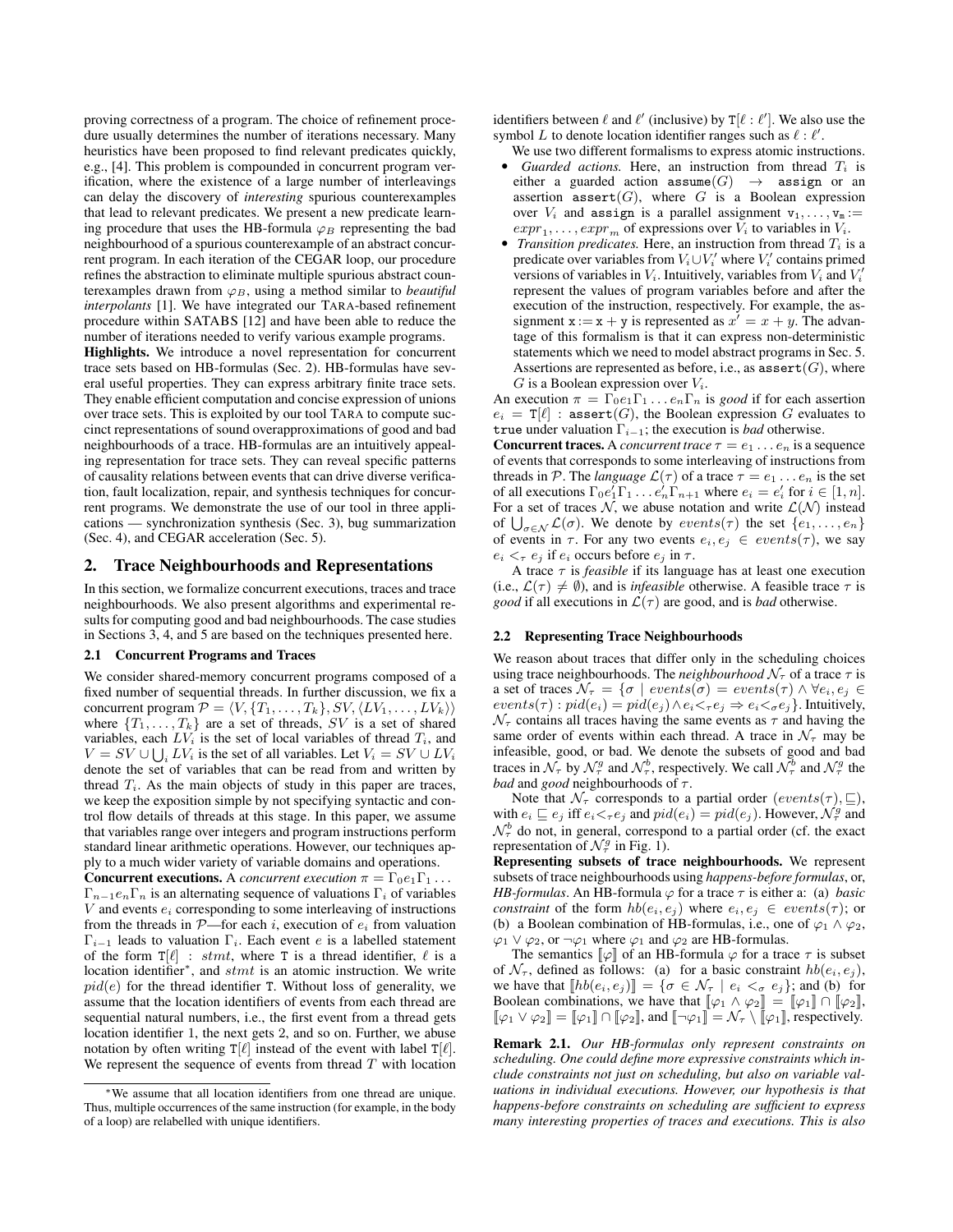*supported by empirical data that shows that most concurrency bugs are due to bad ordering of instructions in a trace rather than the interaction between schedules and variable valuations [\[29\]](#page-11-14).*

#### 2.3 Computing Good and Bad Neighbourhoods

In this section, we present an algorithm for computing an exact representation for the bad neighbourhood of a trace. However, as this representation may be unwieldy and complex, we further provide an algorithm to produce sound overapproximations of  $\mathcal{N}_\tau^b$ and  $\mathcal{N}_{\tau}^g$ , i.e., to find succinct HB-formulas  $\varphi_G$  and  $\varphi_B$  such that  $\mathcal{N}_{\tau}^{g} \subseteq \llbracket \varphi_{G} \rrbracket, \mathcal{N}_{\tau}^{b} \subseteq \llbracket \varphi_{B} \rrbracket$ , and  $\llbracket \varphi_{G} \rrbracket \cap \mathcal{N}_{\tau}^{b} = \llbracket \varphi_{B} \rrbracket \cap \mathcal{N}_{\tau}^{g} = \emptyset$ . **Encoding bad executions.** Given a trace  $\tau$ , our algorithm is based on constructing a quantifier free first-order formula that represents all bad executions in  $\mathcal{L}(\mathcal{N}_{\tau})$ . We use the concurrent trace program encoding [\[41\]](#page-11-3) which is based on a concurrent single static assignment (CSSA) form of traces. We recall the encoding below to make the presentation self-contained. We present the encoding for the case where instructions are expressed as guarded actions; the case where instructions are expressed as transition predicates is similar. Given a trace  $\tau$ , we first rewrite it into the CSSA form.

- For each variable v, we introduce a unique name  $v_{w,e}$  for each event  $e$  that may change the value of  $v$  (here,  $w$  stands for "write"). Further, for each variable  $v$ , we introduce a unique name  $v_t$  to represent the value of v at the start of an execution.
- For each event  $e$  that reads a variable  $v$ , we replace  $v$  as follows: If v is a local variable, we replace v by  $v_{w,e'}$  where e' is the most recent event from the thread that writes to  $v$ ; and
	- If v is a shared variable, we replace v by  $v_{r,e}$  (where r stands for "read") and we store an additional constraint, where  $v_{r,e} = \pi(v_{\iota}, v_{w,e_1}, v_{w,e_2}, \dots, v_{w,e_{\ell}})$  where  $e_i$ ranges over all events from other threads that write to  $v$  and the most recent event from the same thread that writes to  $v$ . The  $\pi$ -functions above are analogous to the  $\phi$ -functions used to

express joins in sequential single static assignment encodings, i.e.,  $v_{r,e} = \pi(v_\iota, v_{w,e_1}, \ldots, v_{w,e_\ell})$  expresses that  $e$  reads either the initial value of v, or the value written by one of  $e_1, \ldots, e_\ell$ .

Further, for each event  $e$ , we define the condition that  $e$  is feasibly reached. If  $e$  is the first event in a thread, we set  $cond(e) = \text{true}$ . Otherwise,  $cond(e)$  depends on the previous event from the same thread in  $\tau$  (say e'). If e' is an assertion, we let  $cond(e) = cond(e')$ . Otherwise, e' is a guarded action assume $(G) \rightarrow$  assign, and we let  $cond(e) = cond(e') \wedge G$ .

<span id="page-3-0"></span>Example 2.2. *In the running example from Fig. [1,](#page-1-1) the statement*  $T_w[1]$ : temp:=balance; *would be encoded as temp*<sub>w,Tw</sub>[1] =  $\text{balance}_{r,\text{Tw}[1]} \wedge \text{balance}_{r,\text{Tw}[1]} = \pi(\text{balance}_{\iota}, \text{balance}_{w,\text{Tw}[2]}).$ 

Given a trace  $\tau$  rewritten in the CSSA form, the following constraints encode executions in the neighbourhood  $\mathcal{N}_{\tau}$  of  $\tau$ :

- *Thread orders*. In any execution in the neighbourhood of  $\tau$ , the order of events in each thread is the same as in the trace  $\tau$ . We define  $\Phi_{PO} = \bigwedge \{ hb(e_i, e_j) \mid pid(e_i) = pid(e_j) \wedge e_i \leq_\tau e_j \}.$
- *Variable assignments.* This part of the encoding is a direct translation of the assignments in each event into constraints. We have  $\Phi_{VD} = \overline{\bigwedge_e} \bigwedge_{i=1}^m v_{w,e}^i = expr^i$ , where e ranges over events of the form  $T[\ell]$  : stmt with stmt being  $\mathtt{assume(G)} \rightarrow \mathtt{v}_{\mathtt{w},\mathtt{e}}^1, \ldots, \mathtt{v}_{\mathtt{w},\mathtt{e}}^{\mathtt{m}} := expr^1, \ldots, expr^m.$
- $π$ -constraints. Each  $π$ -constraint chooses a value for a read of a shared variable from possible writes. Formally, each condition  $v_{r,e} = \pi(v_e, v_{w,e_1}, \dots, v_{w,e_\ell})$  is rewritten as  $[v_{r,e}]$  $\langle v_\iota \wedge \bigwedge_i \mathit{hb}(e,e_i) ] \vee \bigvee_{i=1}^\ell [v_{r,e} = v_{w,e_i} \wedge cond(e_i) \wedge \mathit{hb}(e_i,e) \wedge \mathit{hb}(e_i,e_i) ]$  $\bigwedge_{j\neq i}^{U_i \wedge \gamma} \bigwedge_{i=1}^{i=1} \big\{ b(e_j, e_i) \vee b(e, e_j) \big\}$ . Intuitively, the above formula states that: (a) the value of v read by  $e$  is either the initial value of v or written by one of  $e_1, \ldots, e_\ell$ ; (b) if the value is the initial value, all  $e_i$  happen after  $e$ ; and (c) if the value is written by  $e_i$ , then  $e_i$  is feasibly reached and all con-

flicting writes either happen before  $e_i$  or after  $e$ . We denote by  $\Phi_{PI}$  the conjunction of all such  $\pi$ -constraints. For example, for the  $\pi$ -function from Example [2.2,](#page-3-0) the corresponding constraint is  $(balance_{r,T_w[1]} = balance_{\iota} \wedge hb(T_w[1], T_D[2])) \vee$  $(balance_{r,T_w[1]} = balance_{w,T_D[2]} \wedge hb(T_D[2],T_w[1])).$ 

• *Correctness condition.* For correctness, if an assertion event  $e = \mathbf{T}[\ell]$ : assert $(G_e)$  is feasibly reached, then  $G_e$  must hold. Hence, the correctness condition is  $\Phi_{COR} = \bigwedge_e (cond(e) \Rightarrow$  $G_e$ ) where *e* ranges over assertion events.

The final encoding for bad executions is given by  $\Phi_{CTP}(\tau)$  =  $\Phi_{PO} \wedge \Phi_{VD} \wedge \Phi_{PI} \wedge \neg \Phi_{COR}$ . We also encode the complementary correctness condition as  $\Phi_{\overline{CTP}}(\tau) = \Phi_{PO} \wedge \Phi_{VD} \wedge \Phi_{PI} \wedge \Phi_{COR}$ .

For convenience, we use an auxilliary formula  $\Phi$ <sub>FEA</sub> to represent the condition that each assumption must hold. We have  $\Phi_{FEA} = \bigwedge_e cond(e)$  where *e* ranges over all events.

An execution  $\pi$  *corresponds* to a model V of  $\Phi_{CTP}$  if: (a) the value of each  $v_i$  in V is the initial value of v in  $\pi$ ; (b) the value of each  $v_{r,e}$  in V is the value of v read by e in  $\pi$ ; (c) the value of each  $v_{w,e}$  in V is the value of v written by e in  $\pi$ ; and (d) the value of  $hb(e_i, e_j)$  in V is true if and only if  $e_i$  occurs before  $e_j$  in  $\pi$ .

**Theorem 2.3** ([\[41\]](#page-11-3)). *Given a trace*  $\tau$ , *(a) for every model*  $V$ *of*  $\Phi_{CTP}(\tau)$  *there is a bad execution*  $\pi \in \mathcal{L}(\mathcal{N}_{\tau}^b)$  *such that*  $\pi$ *corresponds to V; and (b) for every*  $\pi \in \mathcal{L}(\mathcal{N}_{\tau}^{b})$  *there is a model*  $V$  *of*  $\Phi_{CTP}(\tau)$  *such that*  $\pi$  *corresponds to*  $V$ *.* 

**Bad neighbourhood computation.** Armed with  $\Phi_{CTP}$  — an SMT encoding of bad executions in the neighbourhood of a trace  $\tau$ . we now present an algorithm to compute a representation of  $\mathcal{N}_{\tau}^{b}$ . Algo. [1](#page-3-1) proceeds by repeatedly computing satisfying assignments to  $\Phi_{CTP}$  using an SMT solver (lines [2](#page-3-2) and [3\)](#page-3-3), and accumulating the HB-formulas in the models (lines [4](#page-3-4) and [5\)](#page-3-5). We conjoin  $\Phi_{CTP}$ with additional constraints to ensure that the same satisfying assignments are not returned each time.

<span id="page-3-4"></span><span id="page-3-3"></span><span id="page-3-2"></span><span id="page-3-1"></span>

| <b>Algorithm 1</b> Computing the bad neighbourhood of a trace                                                                                  |  |  |  |  |  |  |  |
|------------------------------------------------------------------------------------------------------------------------------------------------|--|--|--|--|--|--|--|
| <b>Require:</b> Trace $\tau$                                                                                                                   |  |  |  |  |  |  |  |
| <b>Ensure:</b> HB-formula $\varphi_B$ such that $\mathcal{N}^b_\tau = [\varphi_B]$ .                                                           |  |  |  |  |  |  |  |
| 1: $\Phi \leftarrow \Phi_{CTP}(\tau); \varphi_B \leftarrow \texttt{false}$                                                                     |  |  |  |  |  |  |  |
| 2: while $\Phi \wedge \neg \varphi_B$ is satisfiable do                                                                                        |  |  |  |  |  |  |  |
| 3: $V \leftarrow$ satisfying assignment for $\Phi \wedge \neg \varphi_B$                                                                       |  |  |  |  |  |  |  |
| 4: $\varphi_B' \leftarrow \bigwedge \{ hb(e, e') \mid \mathcal{V} \models hb(e, e') \}$<br>5: $\varphi_B \leftarrow \varphi_B \lor \varphi_B'$ |  |  |  |  |  |  |  |
|                                                                                                                                                |  |  |  |  |  |  |  |
| 6: return $\varphi_B$                                                                                                                          |  |  |  |  |  |  |  |

<span id="page-3-5"></span>Overapproximating bad neighbourhoods. While Algo. [1](#page-3-1) computes an exact representation of  $\mathcal{N}_{\tau}^{b}$ , it is inefficient in practice. Hence, we forgo the goal of an exact representation. Instead, we compute a *sound overapproximation* of  $\mathcal{N}_{\tau}^{b}$ , which may include infeasible traces, but not good traces. Given trace  $\tau$ , Algo. [2](#page-4-1) computes sound overapproximations of  $\mathcal{N}_{\tau}^{b}$  and  $\mathcal{N}_{\tau}^{g}$ . Algo. [2](#page-4-1) performs several optimizations with respect to Algo. [1](#page-3-1) to accumulate weaker constraints from each model of  $\Phi_{CTP}$ , i.e., Algo. [2](#page-4-1) attempts to accumulate larger subsets of  $\mathcal{N}_{\tau}$  into  $\varphi_B$  in each iteration.

• Data-flow analysis. From the model V of  $\Phi_{CTP}(\tau)$ , the dataflow analysis retains those happens-before constraints  $(\varphi_B')$  that are necessary to preserve the data-flow into the failing assertion in the corresponding execution. We use the function  $DF_V(e)$ (line [5\)](#page-4-2) to compute constraints that ensure  $e$  can be feasibly reached and can read the same variable values as in  $V$ . Given the execution corresponding to V, let  $reads(e)$ ,  $readsG(e)$ , and  $srcEvent(v, e)$  represent the variables read by e, the variables read by  $e$  in the guard (if  $e$  is not a guarded assignment,  $readsG(e) = \emptyset$ , and the event that writes the value of v read by e. We have  $DF_{\mathcal{V}}(e) = DF_{\mathcal{V}}^1(e) \cup DF_{\mathcal{V}}^2(e)$  where: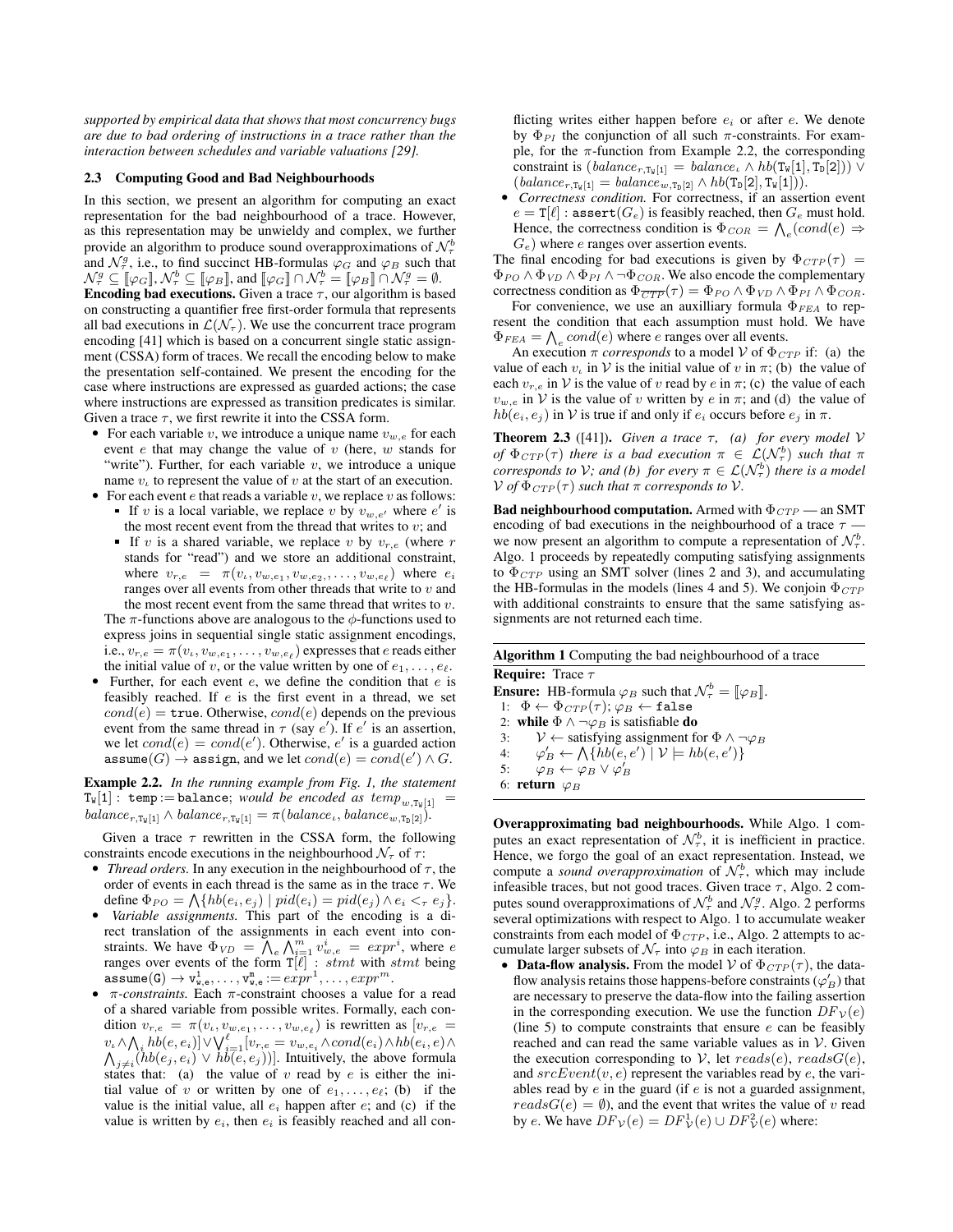- we let  $DF_v^1(e) = \bigcup_{v \in reads(e)} [\{(v, srcEvent(v, e), e)\}]$  $\cup$   $DF_{\mathcal{V}}(srcEvent(v, e))$  ; and
- $DF_V^2(e) = \bigcup_{e' \in E, v \in reads G(e')} \big[\{(v, srcEvent(v, e'), e')\}\big]$  $\cup DF_{\mathcal{V}}(srcEvent(v, e'))$  where event e' ranges over  $E = \{e' \mid pid(e) = pid(e') \land V \models h b(e', e)\}.$

Intuitively,  $DF_v^1$  ensures that e can read the same values as in V and  $DF_V^2$  ensures that e is feasibly reached. We then get additional constraints  $ADF$  necessary to ensure conflicting writes do not affect the data-flow into the assertion (line [6\)](#page-4-3).

• Unsatisfiable core computation. Next, we perform two rounds of generalization on  $\varphi_{B'}$  through unsatisfiable core computation. In the first round, we construct a formula  $\varphi_{B'} \wedge$  $Choices(\mathcal{V}) \wedge \Phi_{\overline{CTP}}(\tau)$  where  $Choices(\mathcal{V})$  fixes the initial variable values to the ones from  $V$  (line [9\)](#page-4-4). A satisfying assignment to this formula models executions where no failing assertion is feasibly reached. Therefore, if the formula is unsatisfiable, the happens-before constraints from the unsatisfiable core (line [11\)](#page-4-5) ensure that all executions satisfying  $Choices(V)$  are bad. Note that if all instructions are deterministic, the above formula is always unsatisfiable. In the second round (line [13\)](#page-4-6), we follow a similar procedure, but with the formula  $\varphi_{B'} \wedge \Phi_{FEA} \wedge \Phi_{\overline{CTP}}$ . Here, a model is a good execution and hence, the constraints from the unsatisfiable core (line [13\)](#page-4-6) ensure that any feasible execution is necessarily bad.

Roughly, the first round allows us to generalize the HBformula in the case of data-dependent bugs. The second round lets us generalize further in the case of data-independent bugs. The sound overapproximation,  $\varphi_G$ , of  $\mathcal{N}^g_\tau$  is obtained by complementing  $\varphi_B$  (line [15\)](#page-4-7). Note that  $\varphi_B$  returned is in disjunctive normal form (DNF), while  $\varphi_G$  is in conjunctive normal form (CNF).

Algorithm 2 Computing sound overapproximations of the bad and good neighbourhoods of a trace

# <span id="page-4-1"></span>**Require:** Trace  $\tau$

<span id="page-4-2"></span>**Ensure:** HB-formulas  $(\varphi_B, \varphi_G)$  such that  $\mathcal{N}^g_\tau \subseteq [\varphi_G], \mathcal{N}^b_\tau \subseteq$  $[\![\varphi_B]\!]$ , and  $[\![\varphi_G]\!] \cap [\![\varphi_B]\!] = \emptyset$ . 1:  $\Phi \leftarrow \Phi_{CTP}(\tau); \varphi_B \leftarrow \texttt{false}$ 2: while  $\Phi \wedge \neg \varphi_B$  is satisfiable do 3:  $V \leftarrow$  satisfying assignment for  $\Phi \land \neg \varphi_B$ 4: {Data-flow analysis} 5:  $DF \leftarrow DF_{\mathcal{V}}(e^*)$  where  $e^*$  is the failing assertion in V 6:  $ADF \leftarrow \bigcup_{(v,e_i,e_j) \in DF} \bigcup_{\{e_k \mid e_k \text{ writes } v\}} (\{(v,e_k,e_i) \mid$  $\mathcal{V} \models \mathit{hb}(e_k, e_i) \cup \{(v, e_j, e_k) \mid \mathcal{V} \models \mathit{hb}(e_j, e_k)\})$ 7:  $\varphi_{B'} \leftarrow \bigwedge_{(v,e_i,e_j) \in DF \cup ADF} hb(e_i,e_j)$ 8: {Unsat-core computation} 9:  $Choices(\mathcal{V}) \leftarrow \bigwedge_{v \in V} v_{\iota} = \mathcal{V}[v_{\iota}]$ 10: **if**  $\varphi_{B'} \wedge Choice(S(\mathcal{V}) \wedge \Phi_{\overline{CTP}}(\tau))$  is unsatisfiable **then**<br>11:  $\varphi_{B'} \leftarrow MinUNSATCore(Soft \leftarrow \varphi_{B'}.$  $\varphi_{B'} \leftarrow MinUNSATCore(Soft \leftarrow \varphi_{B'},$  $Hard \leftarrow Choices(\mathcal{V}) \wedge \Phi_{\overline{CTP}}(\tau))$ 12: **if**  $\varphi_{B'} \wedge \Phi_{FEA}(\tau) \wedge \Phi_{\overline{CTP}}(\tau)$  is unsatisfiable **then**<br>13:  $\varphi_{B'} \leftarrow MinIINSATCore(Soft \leftarrow Q_{B'}$  $I_{\varphi_{B'}} \leftarrow MinUNSATCore(Soft \leftarrow \varphi_{B'},$  $Hard \leftarrow \Phi_{FEA}(\tau) \wedge \Phi_{\overline{CTP}}(\tau))$ 14:  $\varphi_B \leftarrow \varphi_B \vee \varphi_{B'}$ 15:  $\varphi_G \leftarrow \neg \varphi_B$ ; return  $(\varphi_B, \varphi_G)$ 

<span id="page-4-7"></span><span id="page-4-6"></span><span id="page-4-5"></span>**Theorem [2](#page-4-1).4.** *For a trace*  $\tau$ *, if Algo.* 2 *returns* ( $\varphi_B$ ,  $\varphi_G$ )*, then*  $\mathcal{N}_{\tau}^{b} \subseteq [\![\varphi_B]\!], \mathcal{N}_{\tau}^{g} \subseteq [\![\varphi_G]\!],$  and  $[\![\varphi_G]\!] \cap \mathcal{N}_{\tau}^{b} = [\![\varphi_B]\!] \cap \mathcal{N}_{\tau}^{g} = \emptyset.$ 

## 2.4 Implementation and Evaluation

We have implemented Algorithms [1](#page-3-1) and [2](#page-4-1) in a tool TARA (accessible at <https://github.com/thorstent/TARA>). TARA consists of 4000 lines of C++ code and uses Z3 [\[15\]](#page-11-15) to discharge SMT

queries. We use a new input format, CTRC, for specifying traces. The CTRC format consists of global and thread-local variables along with types and any initial valuations, and the instructions (in SMT-LIB format) in each thread. This makes TARA independent and easy to use with any front-end that can translate instructions to the SMT-LIB syntax. We use a modified version of CONREPAIR [\[9\]](#page-11-5) to generate CTRC files for bad traces. CONREPAIR, in turn, uses CBMC [\[11\]](#page-11-16) to find bad traces in programs and CPACHECKER [\[5\]](#page-11-17) to translate C statements into the SMT-LIB format.

TARA has a number of different output options. Algo. [1](#page-3-1) generates an HB-formula in DNF, which is often large. Algo. [2](#page-4-1) generates a succinct HB-formula in DNF, the sizes of whose disjuncts are locally minimized. In our experience, the unsat core provided by Z3 is often far from minimal. Hence, we first use Z3 to compute an unsat core and then use a custom minimization technique—we use Z3 incrementally with triggers to activate and deactivate expressions for unsat core minimization. TARA can also generate an HB-formula in CNF representing bad neighbourhoods. However, this is computationally more expensive.

Experiments. Our benchmarks are from a diverse set of sources, namely, the concurrency track of the 2014 software verification competition SV-COMP [\[3\]](#page-11-6) (suite sv) and the regression-test suites of CONREPAIR [\[9\]](#page-11-5) (suite cr) and ESBMC [\[31\]](#page-11-7) (suite es). We also use a set of small handmade examples with common bug patterns (suite hm). The cr suite contains simplifed versions of real buggy code from the linux kernel. To test the limits of TARA, we use the loop-x examples that have two threads each executing a loop of  $x$  iterations. For correct behaviour, each iteration should execute atomically with respect to iterations of the other thread. However, the locks required to ensure this are missing.

We ran our experiments on a laptop with a 4-core Core i5 CPU and 8GB of RAM running Linux. Our results are presented in [Ta](#page-5-0)[ble 1.](#page-5-0) The time reported only includes the time taken by TARA, and not the time needed to find a bad trace in the benchmark program. The #Threads/#Instrs column in [Table 1](#page-5-0) indicates the complexity of the benchmarks in terms of the number of threads and instructions. The performance of SMT queries involving  $\Phi_{CTP}$  is mostly influenced by the number and size of  $\pi$ -functions. The  $\#\pi$ functions/#Disjuncts column indicates the number of  $\pi$ -functions and average number of arguments per  $\pi$ -function.

<span id="page-4-4"></span><span id="page-4-3"></span>The performance of TARA using Algo. [1](#page-3-1) and Algo. [2](#page-4-1) are in columns marked Algo.1 and Algo.2, respectively. For each algorithm, we report the number of iterations, the total time taken and the size of the generated  $\varphi_B$  (as the number of disjuncts and the average number of terms in each disjunct). Algo. [1](#page-3-1) times out after 10 minutes in many cases—in such cases, we report the number of loop iterations completed before the timeout. With Algo. [2,](#page-4-1) TARA terminates within 5 seconds for each benchmark. This time is negligible compared to the time taken to find the initial counterexample trace. For example, CBMC took 2 minutes to find the trace usb-serial-1, while our analysis completed exploration of its bad neighbourhood in 2 seconds. We tested the limits of our tool in the loop-x examples. With 32 iterations per thread, we exceeded the timeout and hit the limit of our current implementation.

### <span id="page-4-0"></span>3. Case Study: Synchronization Synthesis

In our first case study, we use the representation of a sound overapproximation of the good neighbourhood of a trace  $\tau$  (returned as  $\varphi_G$  by Algo. [2\)](#page-4-1) to synthesize synchronization that eliminates the bad neighbourhood of  $\tau$ . Missing synchronization primitives such as locks, barriers, and wait-notify statements present themselves as easily identifiable HB-formula *patterns* in  $\varphi_G$ . Our procedure derives the required synchronization using rules that rewrite such patterns into the corresponding primitives.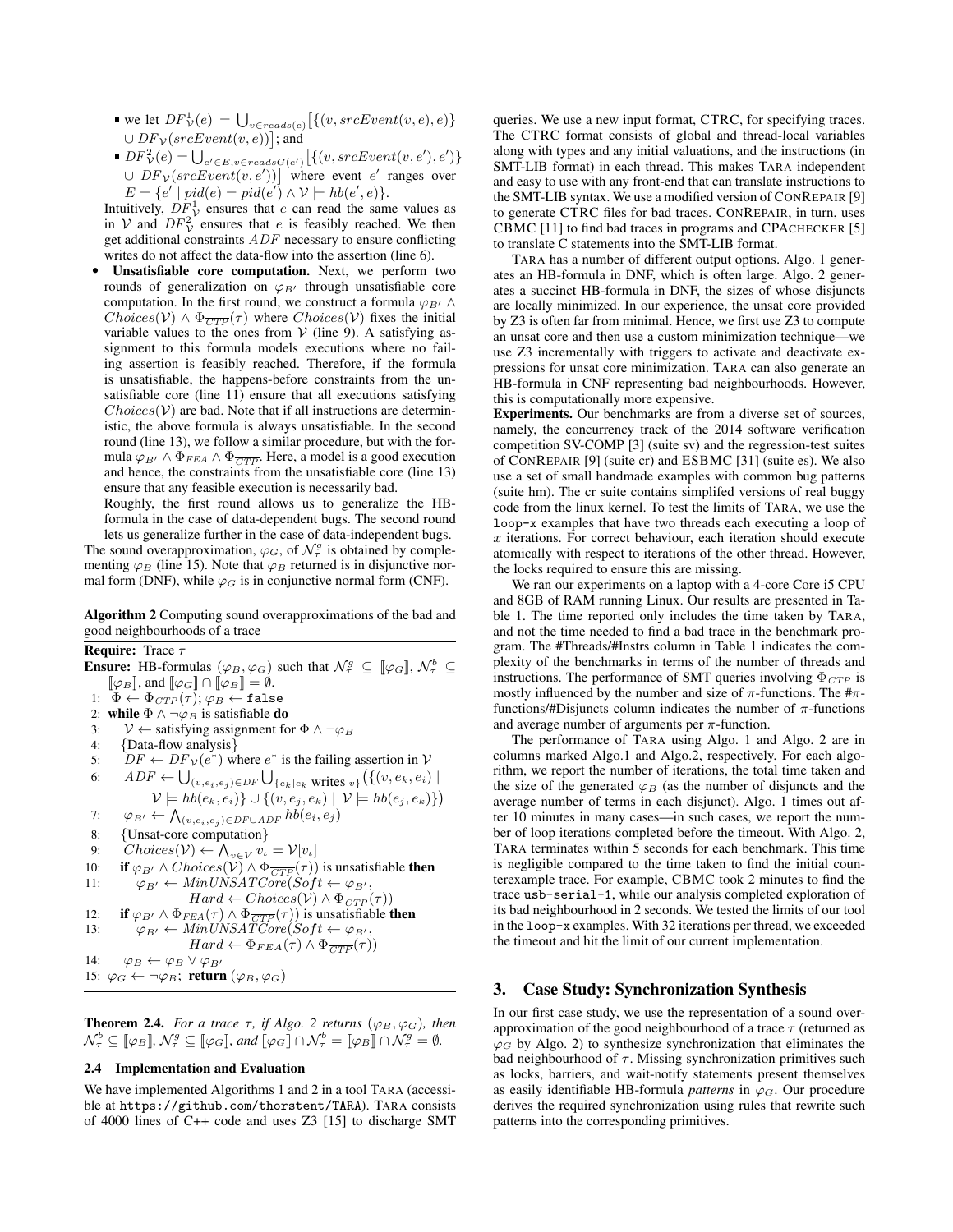<span id="page-5-0"></span>

|                      |                                                            |                   |                    | Iterations     |                  |           | Total time        | Size of $\varphi_B$ |        |
|----------------------|------------------------------------------------------------|-------------------|--------------------|----------------|------------------|-----------|-------------------|---------------------|--------|
| Name                 | #Threads/#Instrs<br>$\#\pi$ -functions/#Disjuncts<br>Suite |                   |                    | Algo.1         | Algo.2           | Algo.1    | Algo.2            | Algo.1              | Algo.2 |
| $reorder_2$          | <b>SV</b>                                                  | $\overline{2/3}$  | $\overline{2/2.0}$ |                |                  | 18ms      | 28ms              | 1/2.0               | 1/2.0  |
| define_use           | cr                                                         | 2/4               | 2/2.0              |                | 1                | 15ms      | 22ms              | 1/2.0               | 1/1.0  |
| em28xx               | cr                                                         | 2/8               | 4/2.0              | 1              | 1                | 16ms      | 25ms              | 1/2.0               | 1/1.0  |
| locks                | es                                                         | 3/8               | 10/1.6             | 12             | $\boldsymbol{2}$ | 27ms      | 37ms              | 12/5.5              | 2/4.0  |
| 2stage               | hm                                                         | 2/8               | 5/1.4              | 8              |                  | 26ms      | 32ms              | 8/3.8               | 1/2.0  |
| drbd_receiver        | cr                                                         | 2/9               | 5/1.6              | 40             | 1                | 42ms      | 28ms              | 40/3.9              | 1/1.0  |
| md                   | cr                                                         | 3/11              | 4/1.8              | 40             | 1                | 76ms      | 33ms              | 40/6.1              | 1/1.0  |
| lazy01               | <b>SV</b>                                                  | 3/12              | 6/3.7              | $\overline{2}$ | $\mathfrak{2}$   | 31ms      | 57ms              | 2/3.0               | 2/2.0  |
| locks_hb             | hm                                                         | 4/13              | 10/2.2             | >29.0k         | 7                | <b>TO</b> | 119ms             | <b>TO</b>           | 6/3.0  |
| $lc_Tc$              | cr                                                         | 4/14              | 8/2.0              | 4.6k           | 1                | 21.4s     | 37ms              | 4.6k/16.7           | 1/1.0  |
| barrier_locks        | hm                                                         | 3/18              | 17/2.6             | 10.6k          | 6                | 1.4min    | 521ms             | 10.6k/10.0          | 4/1.5  |
| stateful01           | <b>SV</b>                                                  | 3/19              | 10/3.4             | 2.3k           | $\overline{2}$   | 10.5s     | 84ms              | 2.3k/9.4            | 2/1.0  |
| read_write_lock      | ${\bf SV}$                                                 | 4/22              | 16/3.4             | 9.2k           | 4                | 1.6min    | 319 <sub>ms</sub> | 9.2k/16.1           | 4/3.0  |
| loop                 | hm                                                         | 2/38              | 14/2.7             | $\overline{c}$ | $\mathbf{1}$     | 38ms      | 72ms              | 2/3.0               | 1/2.0  |
| fib_bench            | ${\bf SV}$                                                 | 3/39              | 24/3.6             | >20.5k         | 2                | <b>TO</b> | 2.3s              | <b>TO</b>           | 2/10.0 |
| i <sub>2c</sub> _hid | cr                                                         | 2/42              | 26/4.5             | >23.4k         | 3                | <b>TO</b> | 615ms             | <b>TO</b>           | 3/1.3  |
| rtl8169-1            | cr                                                         | 7/71              | 22/2.7             | >20.4k         |                  | <b>TO</b> | 111ms             | <b>TO</b>           | 1/2.0  |
| rt18169-2            | cr                                                         | 7/116             | 41/2.3             | >7.3k          |                  | <b>TO</b> | 463ms             | <b>TO</b>           | 1/1.0  |
| rt18169-5            | cr                                                         | 7/134             | 48/3.1             | >5.5k          |                  | <b>TO</b> | 1.5s              | <b>TO</b>           | 1/1.0  |
| rt18169-4            | cr                                                         | 7/142             | 48/3.0             | >8.4k          | 9                | <b>TO</b> | 3.8s              | <b>TO</b>           | 2/1.0  |
| rt18169-6            | cr                                                         | 7/144             | 52/2.9             | >8.1k          |                  | <b>TO</b> | 887ms             | <b>TO</b>           | 1/1.0  |
| usb_serial-1         | cr                                                         | 7/151             | 87/3.7             | >5.5k          |                  | <b>TO</b> | 1.9s              | <b>TO</b>           | 1/1.0  |
| usb_serial-2         | cr                                                         | 7/163             | 93/3.6             | >4.4k          | 3                | <b>TO</b> | 4.4s              | TO                  | 1/1.0  |
| rt18169-3            | cr                                                         | 8/174             | 61/3.6             | >4.2k          | $\boldsymbol{2}$ | <b>TO</b> | 2.7s              | <b>TO</b>           | 1/1.0  |
| usb_serial-3         | cr                                                         | 7/178             | 100/3.7            | >4.3k          |                  | <b>TO</b> | 2.1s              | <b>TO</b>           | 1/1.0  |
| $100p-2$             | N/A                                                        | $\overline{2/16}$ | 8/3.0              | >4.0k          | 4                | 11.6s     | 135ms             | 4.0k/8.9            | 4/2.0  |
| $loop-4$             | N/A                                                        | 2/32              | 16/5.0             | >24.6k         | 8                | TO        | 309ms             | TO                  | 8/2.0  |
| $loop-8$             | N/A                                                        | 2/64              | 32/9.0             | >15.3k         | 16               | <b>TO</b> | 3s                | <b>TO</b>           | 16/2.0 |
| $loop-16$            | N/A                                                        | 2/128             | 64/17.0            | >4.4k          | 32               | <b>TO</b> | 1.1min            | <b>TO</b>           | 32/2.0 |
| $loop-32$            | N/A                                                        | 2/256             | 128/33.0           | >674           | 64               | <b>TO</b> | 35.5min           | <b>TO</b>           | 64/2.0 |

Synchronization primitives. We first describe various synchronization primitives that we derive. Recall from Sec. [2](#page-2-0) that we use the notation  $T[\ell]$  to refer to events labelled with  $T[\ell]$ , and the notations  $T[\ell : \ell']$  and  $T[L]$  to refer to corresponding event sequences.

- 1. *Wait-Notify*. A wait-notify WaitNotify  $(T_2[\ell_2], T_1[\ell_1])$  denotes a wait to make  $T_2[\ell_2]$  wait for  $T_1[\ell_1]$  to complete, and a notify to make  $T_1[\ell_1]$  signal  $T_2[\ell_2]$  upon completion.
- 2. *Locks*. A lock  $Lk(T_1[L_1], \ldots, T_n[L_n])$  denotes a common lock protecting each event sequence  $T_i[L_i], i \in [1, n]$ , to ensure that these event sequences cannot execute concurrently.
- 3. *Barriers*. A barrier Barrier $\big( \texttt T_1[\ell_1], \dots, \texttt T_n[\ell_n] \big)$  at location  $\ell_1$ of thread  $T_i$ ,  $i \in [1, n]$ , prevents each thread  $T_i$  from proceeding beyond  $\ell_i$  until every other thread  $T_j$  reaches  $\ell_j$ . In other words,  $T_i$  cannot execute the event at  $\ell_i$  until every other  $T_j$ executes the event at  $\ell_j - 1$ .
- 4. *Shared-exclusive locks.* A shared-exclusive lock (or, a readers-writers  $lock)$  ShExLock(Sh: $T_{s1}[L_{s1}], \ldots, T_{sn}[L_{sn}],$  $\text{Ex}:\text{T}_{\text{x1}}[\text{L}_{\text{x1}}], \ldots, \text{T}_{\text{xm}}[\text{L}_{\text{xm}}]$  permits concurrent execution of all event sequences  $T_{si}[L_{si}], i \in [1, n]$ , while preventing concurrent execution of (a) any two  $T_{xi}[L_{xi}]$  and  $T_{xi}[L_{xi}]$  with  $i \neq j$ , and (b) any  $T_{xi}[L_{xi}]$  and  $T_{sj}[L_{sj}]$ .

Rewriting  $\varphi_G$  to derive synchronization. During the rewrite process below, we use disjunctive formulae (denoted by  $\psi$ ) where each disjunct is either an atomic hb-constraint of the form  $hb(T_i[\ell_i], T_i[\ell_i])$ , or a synchronization primitive. For a trace  $\tau$ , we repeatedly apply the rewrite rules from Fig. [2](#page-6-1) on  $\varphi_G$  (in CNF, as returned from Algo. [2\)](#page-4-1) until no more rules are applicable. The ADD.WAITNOTIFY, ADD.LOCK and ADD.BARRIER rules *introduce* the wait-notify, locks, and barrier primitives. The MERGE.LOCKS rule *merges* locks across pairs of threads, while the MERGE.LOCKS.DEADLOCKS rule merges locks that can potentially lead to deadlocks. The MULTITHREAD.LOCK and MUL-

TITHREAD.BARRIER rules inductively derive locks and barriers spanning multiple threads. The ADD.SHAREDEXCLUSIVELOCK rule derives a shared exclusive lock from already inferred locks. Since  $\varphi_G$ , as generated by Algo. [2,](#page-4-1) is already optimized, we do not merge WaitNotify primitives.

We explain two of the above rules here. The premise of the ADD.LOCK rule asks for two event sequences  $T_1[\ell_1 : \ell'_1]$  and  $T_2[\ell_2 : \ell'_2]$  such that one of them has to finish execution before the other starts, i.e.,  $hb(T_1[\ell'_1], T_2[\ell_2]) \vee hb(T_2[\ell'_2], T_1[\ell_1])$ . Equivalently, the two event sequences do not execute concurrently. This is enforced by the lock  $\text{Lk}(T_1[\ell_1 : \ell'_1], T_2[\ell_2 : \ell'_2])$ . The premise of the MERGE.LOCKS.DEADLOCKS rule looks for two already derived locks, acquired by two threads in different orders (which may lead to a deadlock), and merges these locks into one.

Note that the rewriting process always terminates. However, depending on the order of rules applied, we may obtain different formulae. Upon termination, we get a CNF formula over synchronization primitives. We pick a set  $S$  of synchronization primitives, consisting of one primitive from each conjunct. Let  $\mathcal{P}^{\mathcal{S}}$  be the program obtained by inserting each synchronization primitive in  $S$  into the corresponding position in the original concurrent program P.

**Theorem 3.1** (Soundness of rewrite rules). *Given a trace*  $\tau$ *, let*  $\mathcal{P}^{\mathcal{S}}$ *be obtained as described above. Let*  $\pi \in \mathcal{L}(\mathcal{N}_{\tau})$  *be a deadlock-free execution of*  $\mathcal{P}^{\mathcal{S}}$ *. Then*  $\pi \notin \mathcal{L}(\mathcal{N}_{\tau}^{b})$ *, i.e.,*  $\pi$  *is not bad.* 

While  $P<sup>S</sup>$  is not guaranteed deadlock-free, we perform simple consistency checks when choosing  $S$  to prevent obvious deadlocks. For example, we ensure that WaitNotify primitives in  $S$  do not introduce *ordering cycles* over  $events(\tau)$ .

Note that our rewrite rules are by no means complete. It may be possible to derive the above synchronization primitives using different rules that represent other scenarios. Further, our rewrite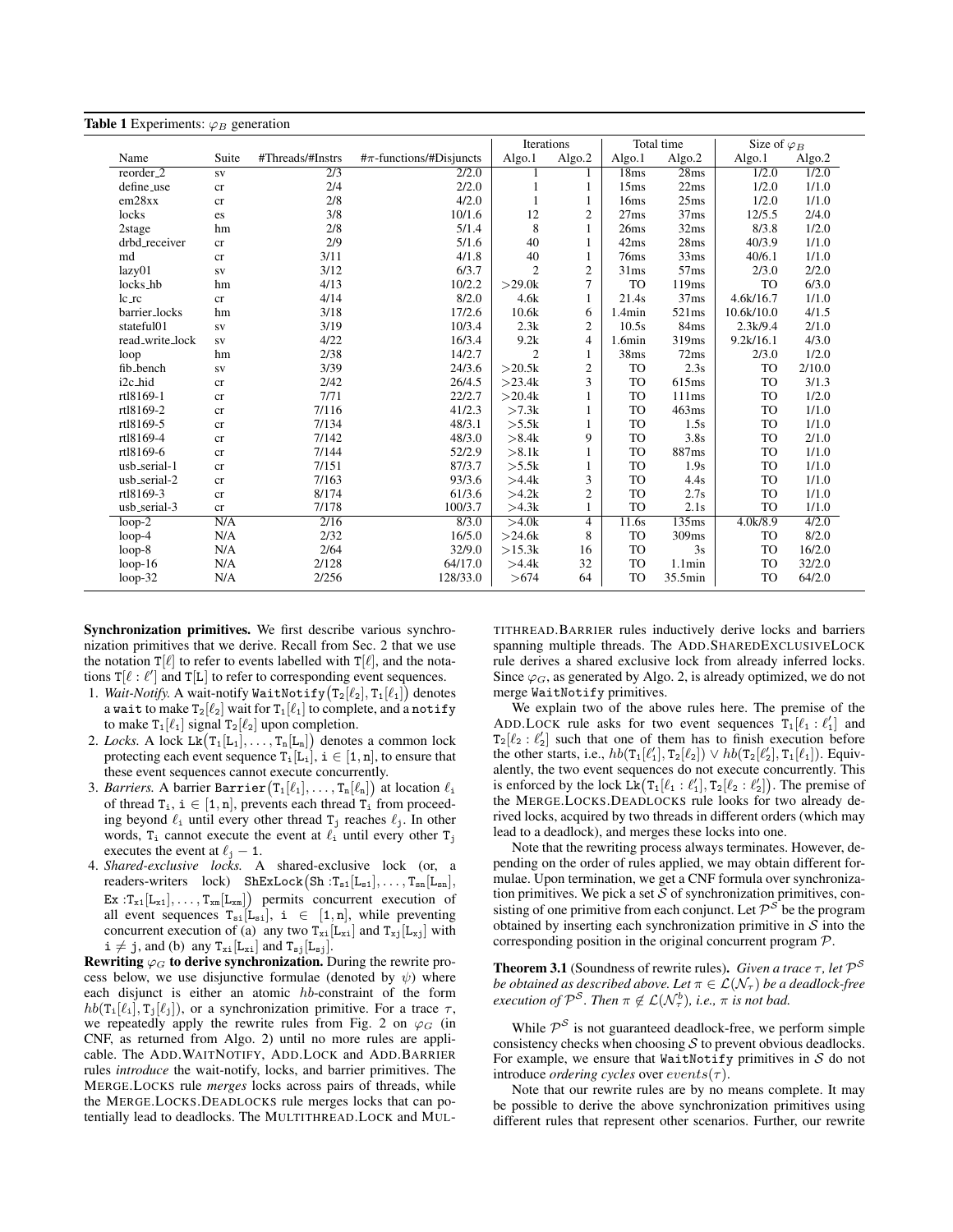<span id="page-6-1"></span>

| Figure 2 Rewrite rules for synchronization synthesis                                                                                                                                                                                                                                                                                                                      |                                                                                            |
|---------------------------------------------------------------------------------------------------------------------------------------------------------------------------------------------------------------------------------------------------------------------------------------------------------------------------------------------------------------------------|--------------------------------------------------------------------------------------------|
| $hb(\mathtt{T}_1[\ell'_1],\mathtt{T}_2[\ell_2]) \vee hb(\mathtt{T}_2[\ell'_2],\mathtt{T}_1[\ell_1]) \vee \psi \quad \ell_1 \leq \ell'_1 \quad \ell_2 \leq \ell'_2$                                                                                                                                                                                                        | $hb(T_1[\ell_1],T_2[\ell_2]) \vee \psi$                                                    |
| ADD.LOCK<br>$Lk(T_1[\ell_1:\ell'_1],T_2[\ell_2:\ell'_2]) \vee \psi$                                                                                                                                                                                                                                                                                                       | WaitNotify $(\overbrace{\text{Y}_2[\ell_2], \text{T}_1[\ell_1]) \vee \psi}$ ADD.WAITNOTIFY |
| $(hb(T_1[\ell_1-1],T_2[\ell_2]) \vee \psi) \wedge (hb(T_2[\ell_2-1],T_1[\ell_1]) \vee \psi)$                                                                                                                                                                                                                                                                              | ADD.BARRIER                                                                                |
| Barrier $(T_1[\ell_1], T_2[\ell_2]) \vee \psi$                                                                                                                                                                                                                                                                                                                            |                                                                                            |
| $\bigl(\mathtt{Lk}\bigl(\mathtt{T}_1[\mathtt{L}_1],,\mathtt{T}_n[\mathtt{L}_n]\bigr)\vee\psi\bigr)\wedge\bigwedge\nolimits_{i=1}^n\mathtt{Lk}\bigl(\mathtt{T}_i[\mathtt{L}_i],\mathtt{T}_{n+1}[\mathtt{L}_{n+1}]\bigr)\vee\psi$                                                                                                                                           | MULTITHREAD.LOCK                                                                           |
| $Lk(T_1[L_1], , T_n[L_{n+1}]) \vee \psi$                                                                                                                                                                                                                                                                                                                                  |                                                                                            |
| $(Lk(T_1[L_1], T_2[L_2]) \vee \psi) \wedge (Lk(T_1[L_1'], T_2[L_2']) \vee \psi)$ $T_1[L_1'] \subseteq T_1[L_1]$                                                                                                                                                                                                                                                           | $\mathbb{T}_2[L_2'] \subseteq \mathbb{T}_2[L_2]$ Merge.LOCKS                               |
| $Lk(T_1[L_1], T_2[L_2]) \vee \psi$                                                                                                                                                                                                                                                                                                                                        |                                                                                            |
| $\left(\text{Lk}\big(T_1[\ell_1^a,\ell_1^{a'}],T_2[\ell_2^a,\ell_2^{a'}]\big) \vee \psi\right) \wedge \left(\text{Lk}\big(T_1[\ell_1^b,\ell_1^{b'}],T_2[\ell_2^b,\ell_2^{b'}]\big) \vee \psi\right) \qquad \ell_1^a \leq \ell_1^b \leq \ell_1^{a'} \qquad \ell_2^b \leq \ell_2^a \leq \ell_2^{b'} \qquad \text{Merge.Locks.Deadocks}$                                     |                                                                                            |
| Lk $(T_1[\ell_1^a, \max(\ell_1^{a'}, \ell_1^{b'})] , T_2[\ell_2^b, \max(\ell_2^{b'}, \ell_2^{a'})] \cup \psi$                                                                                                                                                                                                                                                             |                                                                                            |
| $(\mathtt{Barrier}(T_1[\ell_1], \ldots, T_n[\ell_n]) \vee \psi) \wedge \bigwedge_{i=1}^n (\mathtt{Barrier}(T_i[\ell_i], T_{n+1}[\ell_{n+1}]) \vee \psi)$                                                                                                                                                                                                                  |                                                                                            |
| Barrier $(T_1[\ell_1], \ldots, T_{n+1}[\ell_{n+1}]) \vee \psi$                                                                                                                                                                                                                                                                                                            | MULTITHREAD. BARRIER                                                                       |
| $\bigwedge_{i=1}^n \bigwedge_{j=1}^m (\text{Lk}\big(\mathtt{T}_{\mathtt{s}_1}[\mathtt{L}_{\mathtt{s}_1}],\mathtt{T}_{\mathtt{x}_j}[\mathtt{L}_{\mathtt{x}_j}]\big) \vee \psi\big) \quad \bigwedge_{i=1}^m \bigwedge_{j=1}^m (\text{Lk}\big(\mathtt{T}_{\mathtt{x}_1}[\mathtt{L}_{\mathtt{x}_1}],\mathtt{T}_{\mathtt{x}_j}[\mathtt{L}_{\mathtt{x}_j}]\big) \vee \psi\big)$ | ADD.SHAREDEXCLUSIVELOCK                                                                    |
| $\texttt{ShExLock}\big(\texttt{Sh}:T_{s_1}[L_{s_1}],\ldots,T_{s_n}[L_{s_n}],\texttt{Ex}:T_{x_1}[L_{x_2}],\ldots,T_{x_m}[L_{x_m}]\big) \vee \psi$                                                                                                                                                                                                                          |                                                                                            |

system can also be extended to other synchronization primitives. We now present examples illustrating the application of our rules.

<span id="page-6-3"></span>**Example 3.2.** *For the example trace shown in Fig. [1,](#page-1-1)*  $\varphi_G$  *is given by*  $hb(T_{\text{D}}[2], T_{\text{W}}[1]) \vee hb(T_{\text{W}}[2], T_{\text{D}}[1])$ *. Applying the* ADD.LOCK *rewrite rule yields*  $Lk(T_w[1:2], T_D[1:2])$ .

**Example 3.3.** For the example trace shown in Fig. [3\(](#page-7-0)*a*),  $\varphi_G$  is *given by*  $(hb(T_F[4], T_S[3]) \vee hb(T_S[4], T_F[3])) \wedge hb(T_S[4], T_F[5]) \wedge$ hb(TF[4], TS[5])*. Applying the* ADD.LOCK *rewrite rule yields:*  $L\texttt{k}\big(\texttt{T}_\texttt{F}[3:4], \texttt{T}_\texttt{S}[3:4]\big) \wedge \textit{hb}(\texttt{T}_\texttt{S}[4], \texttt{T}_\texttt{F}[5]) \wedge \textit{hb}(\texttt{T}_\texttt{F}[4], \texttt{T}_\texttt{S}[5]).$  Applying the ADD.BARRIER rule yields:  $Lk(T_F[3:4], T_S[3:4]) \wedge$  $\texttt{Barrier}\big(\texttt T_{\texttt F}[5], \texttt T_{\texttt S}[5]\big).$ 

**Example 3.4.** *For the example trace shown in Fig. [3\(](#page-7-0)b),*  $\varphi_G$  *is as shown. The disjuncts*  $\psi_1$  *and*  $\psi_2$  *are not relevant for this example*  $\epsilon$ *xcept for the fact that*  $\psi_1$  *is common to the*  $3^{rd}$  *and*  $4^{th}$  *conjuncts,*  $\psi_2$  *is common to the*  $5^{th}$  *and*  $6^{th}$  *conjuncts and*  $\psi_1 \neq \psi_2$ *.* 

- *Applying* ADD.LOCK *yields:*  $hb(T_I[2], T_F[2]) \wedge hb(T_I[2],$  ${\tt T_s[2]})\wedge ({\tt Lk}({\tt T_F[4], T_s[3:4]}) \vee \psi_1) \wedge ({\tt Lk}({\tt T_F[3:4], T_s[4]}) \vee$  $\psi_1) \wedge (\text{Lk}(\text{Tr}[4], \text{T}_\text{s}[3:4]) \vee \psi_2) \wedge (\text{Lk}(\text{T}_\text{F}[3:4], \text{T}_\text{s}[4]) \vee \psi_2).$
- *Applying* MERGE.LOCKS *next yields:*  $hb(T_I[2], T_F[2])$  $\land \quad hb(\texttt{T}_{\texttt{I}}[2], \texttt{T}_{\texttt{S}}[2]) \;\;\land\;\; (\texttt{Lk}\big(\texttt{T}_{\texttt{F}}[3:4], \texttt{T}_{\texttt{S}}[3:4]\big) \;\;\lor\;\; \psi_1) \;\;\land\;\;$  $(Lk(T_F[3:4],T_S[3:4]) \vee \psi_2).$
- *Finally, applying the* ADD.WAITNOTIFY *rule yields:*  $\mathtt{WaitNotify(T_F[2], T_I[2])}$   $\wedge$   $\mathtt{WaitNotify(T_S[2], T_I[2])}$   $\wedge$

 $(Lk(T_F[3:4], T_S[3:4]) \vee \psi_1) \wedge (Lk(T_F[3:4], T_S[3:4]) \vee \psi_2).$ *Note that the* MERGE.LOCKS *rule does not apply to the last two conjuncts as*  $\psi_1 \neq \psi_2$ *. One possible solution*  ${\it for\,\, {\cal S}}$  *is*  $\{ {\tt WaitNotify}({\tt T_F}[2],{\tt T_I}[2]), {\tt WaitNotify}({\tt T_S}[2],{\tt T_I}[2]),$  ${\rm Lk}\big({\rm T}_{\rm F}[3:4],{\rm T}_{\rm S}[3:4]\big)\big\}.$ 

### 3.1 Experiments

We implemented the above procedure as an extension to TARA. Given a trace  $\tau$ , TARA supports synchronization synthesis as an optional step after generating succinct representations of  $\mathcal{N}_{\tau}^g$ and  $\mathcal{N}_{\tau}^{b}$ . The implementation first attempts to apply the rules ADD.BARRIER, ADD.LOCK and ADD.WAITNOTIFY (in that order). Then, the merging rules are applied, first merging locks across thread pairs, and then merging barriers and locks spanning multiple threads. We report the results of synchronization synthesis experi-

ments in [Table 2.](#page-6-2) In each case, we report the numbers of locks (#L), barriers (#B) and wait-notify (#WN) primitives synthesized. The synthesized synchronization matched our (human) intuition about the repairs needed. Since TARA generates fairly small  $\varphi_G$  formulae, the synthesis takes less than 50 microseconds in every case.

<span id="page-6-2"></span>

| Name                  | #L       | #B       | #WN            | Name                 | $#I$ .   | #B       | #WN            |
|-----------------------|----------|----------|----------------|----------------------|----------|----------|----------------|
| reorder <sub>-2</sub> |          | $\Omega$ | $\Omega$       | loop                 |          | 0        | 0              |
| define_use            | 0        | 0        |                | fib_bench            |          | 0        | 0              |
| em28xx                | 0        | 0        |                | i <sub>2c</sub> _hid |          | 0        | $\mathfrak{D}$ |
| locks                 |          | 0        | $\Omega$       | rt18169-1            | $\theta$ | $\Omega$ |                |
| 2stage                | $\Omega$ | 0        |                | rt18169-2            | 0        | 0        |                |
| drbd receiver         | 0        | 0        |                | rt18169-5            | $\theta$ | $\Omega$ |                |
| md                    | $\theta$ | 0        |                | rt18169-4            | 0        | 0        | $\mathfrak{D}$ |
| lazy01                | 0        | 0        | $\overline{c}$ | rt18169-6            | 0        | $\Omega$ |                |
| locks_hb              |          | 0        | $\mathfrak{D}$ | usb_serial-1         | $\Omega$ | 0        |                |
| le re                 | 0        | 0        |                | usb_serial-2         | 0        | $\Omega$ |                |
| barrier_locks         |          |          | 0              | rt18169-3            | 0        | $\Omega$ |                |
| stateful01            | $\Omega$ | $\Omega$ | $\overline{c}$ | usb_serial-3         | 0        | $\Omega$ |                |
| read_write_lock       | 4        | 0        | $\Omega$       |                      |          |          |                |

## <span id="page-6-0"></span>4. Case Study: Bug Summarization

In our second case study, we use the representation for a sound overapproximation of the bad neighbourhood of a trace  $\tau$  (returned as  $\varphi_B$  by Algo. [2\)](#page-4-1) for counterexample summarization and bug summarization. The HB-formula  $\varphi_B$  encapsulates relevant ordering information about all counterexamples in the neighbourhood of  $\tau$ and can be viewed as a stand-alone counterexample summary. For instance, in Fig. [3\(](#page-7-0)c), one may view  $\varphi_B = hb(T_N[2], T_P[2])$  as a counterexample summary that indicates a possible order violation. While such a bug report can already be useful to a human debugger, a cursory examination of the data-flow through the events in  $\varphi_B$  can enable formulation of a more precise bug summary. To this end, we present a set of rules to help infer specific bugs such as data races, define-use order violations and two-stage access bugs.

## 4.1 Inferring Bug Summaries from  $\varphi_B$

We assume  $\varphi_B$  is in DNF. Our inference rules are presented in Fig. [4.](#page-8-0) For a thread T, a location  $\ell$ , and a global program vari-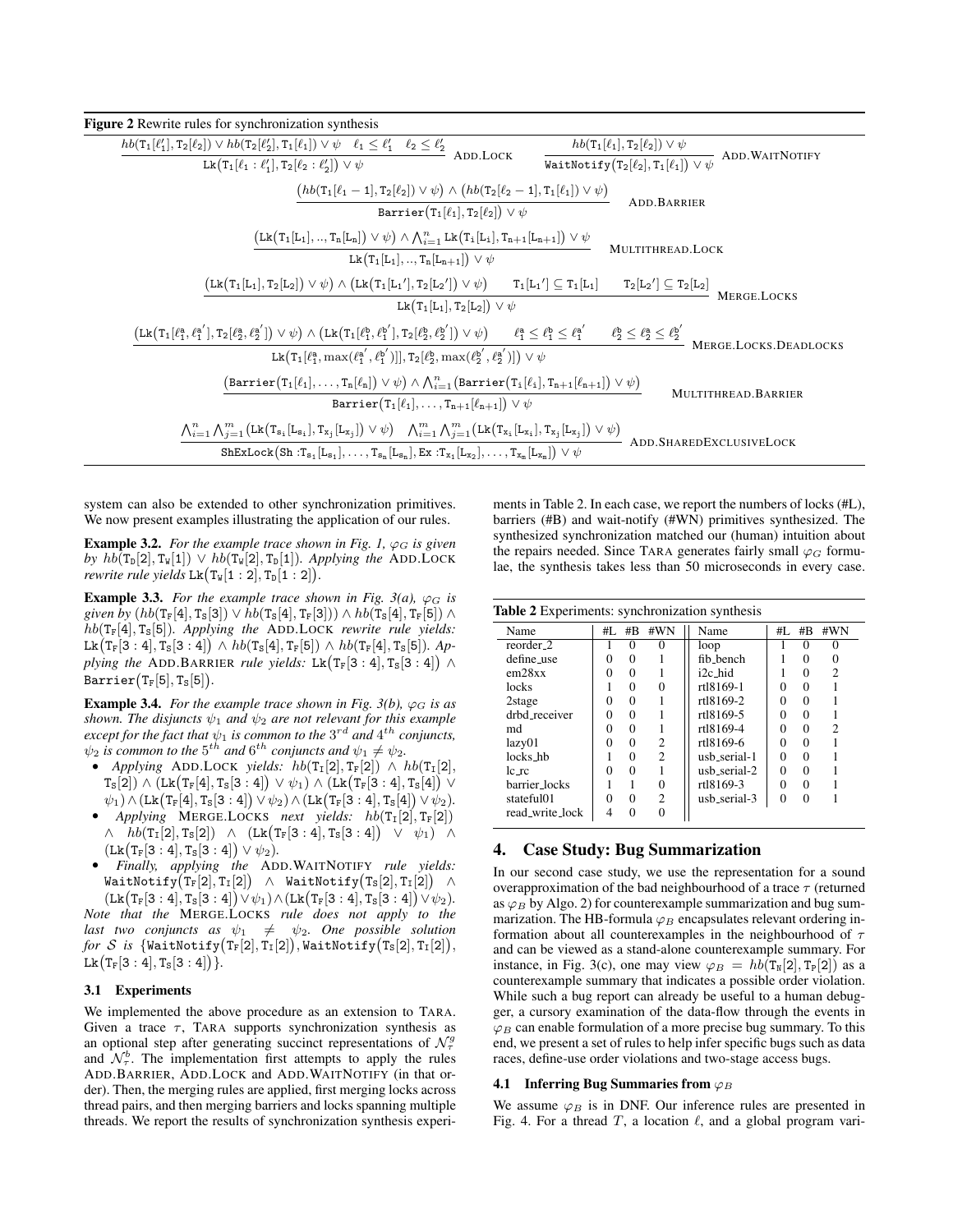### <span id="page-7-0"></span>Figure 3 Example programs

```
globals: float value1, value2, value3, value4, sum;
          int flag1, flag2;
init: value1 = 1, value2 = 2, value3 = 4,
       value4 = 8, sum = 0, flag1 = 0, flag2 = 0;
thread firsthalf:
locals: float temp, localsum;
init: localsum = 0;
T_F[1]: localsum := localsum + value1;
T_F[2]: localsum := localsum + value2;
T_F[3]: temp := sum;
T_F[4]: sum := temp + localsum;
T_F[5]: value1 := value1/sum;
T_F[6]: value2 := value2/sum;
T_F[7]: flag1 := 1;
thread secondhalf:
locals: temp, localsum;
init: localsum = 0:
T_S[1]: localsum := localsum + value3;
T_S[2]: localsum := localsum + value4;
T_S[3]: temp := sum;
T_S[4]: sum := temp + localsum;
T_S[5]: value3 := value3/sum;
T_S[6]: value4 := value4/sum;
T_S[7]: flag2 := 1;
thread checkresult:
T_C[1]: assume (flag1 = 1 and flag2 = 1);
T_C[2]: assert (value1 + value2 + value3 + value4 = 1);
\varphi_G\colon\left(\textit{hb}(\texttt{T}_\texttt{F}[4],\texttt{T}_\texttt{S}[3]) \;\vee\; \textit{hb}(\texttt{T}_\texttt{S}[4],\texttt{T}_\texttt{F}[3]) \;\wedge\; \textit{hb}(\texttt{T}_\texttt{S}[4],\texttt{T}_\texttt{F}[5]) \;\;\wedge\;hb(T_F[4], T_S[5])
```
(a) Normalization. The goal of the program this trace is drawn from is to normalize a set of values such that their sum computes to 1. The program consists of three threads. The first and second thread process one half each of the set of values. Once the first and second thread run to completion, the third thread checks if the sum of the normalized values is 1.

```
globals: pointer hw_start;
         int registered;
init: registered = 0;
\verb|pci_thread|:T_P[1]: registered := 1;
T_P[2]: hw_start := &drv_hw_start;
network thread:
T_N[1]: assume (registered \neq 0);
T_N[2]: assert (*hw_start = drv_hw_start); /* pointer
                                      dereference */
void drv_hw_start() {
/* does something */
}
```
 $\varphi_B: hb(T_N[2], T_P[2])$ 

(c) Network device initializer. This trace is drawn from a simplified snippet of the Linux RealTek 8169 network driver. The pci thread signals that a network device is registered using the variable registered and sets hw start to point to the dry hw\_start method. The network thread calls dry\_open once the network device is registered. The drv<sub>-open</sub> method dereferences the hw\_start pointer.

```
globals: int intrmask, initdone, workqueueitems,
          interrupts;
init: intrmask = 0, initdone = 0, workqueueitems = 0,
       interrupts = 0;
thread interruptmaskset:
T_I[1]: intrmask := 1;
T_I[2]: initdone := 1;
thread first irqhandler:
locals: int temp;
T_F[1]: assume (intrmask = 1);
T_F[2]: assert (initdone = 1);
T_F[3]: temp := workqueueitems;
T_F[4]: workqueueitems := temp + 1;
T_F[5]: interrupts := interrupts + 1;
thread_second_irqhandler:
locals: int temp;
T_S[1]: assume (intrmask = 1);
T_S[2]: assert (initdone = 1);
T_S[3]: temp := workqueueitems;
T_S[4]: workqueueitem := temp + 1;
T_S[5]: interrupts := interrupts + 1;
thread checkworkqueue:
T_C[1]: assert (workqueueitems \geq interrupts);
\varphi_G: hb(T_I[2], T_F[2]) \wedge hb(T_I[2], T_S[2]) \wedge(hb(\text{Ts}[4], \text{Ts}[4]) \vee h\text{b}(\text{Ts}[4], \text{Ts}[3]) \vee \psi_1) \wedge (hb(\text{Ts}[4], \text{Ts}[4]) \vee
```
correct only if the driver initialization is complete (captured by the initdone variable). The irqhandlers add items to a workqueue; the addition of items is modeled using a counter workqueueitems. The variable interrupts counts the total number of interrupts handled by the irqhandler threads and the thread checkworkqueue uses interrupts to check for inconsistencies in the workqueue. globals: int[] pagetable, memory; init: pagetable $[1] = 5$ , memory $[5] = 10$ ; thread pagetableaccess: locals: int loc, data, page;  $T_P[1]$ : page := 1;  $T_P[2]$ : loc := pagetable[page];

 $(hb(T_S[4], T_F[4]) \vee hb(T_F[4], T_S[3]) \vee \psi_2) \wedge (hb(T_F[4], T_S[4]) \vee$ 

(b) Interrupt handler (simplified snippet of the Linux RealTek 8169 network driver). Once the intrmask variable is set by the interruptmaskset thread, the hardware starts producing interrupts. The handling of these interrupts, by the two irghandler threads, is

```
T_P[3]: data := memory [loc];
T_{P}[4]: assert (data = 10);
thread datamove:
locals: int page, newloc, loc;
T_D[1]: page, newloc := 1, 20;
T_D[2]: loc := pagetable[page];
T_D[3]: pagetable[page] := newloc;
T_D[4]: memory[newloc] := memory[loc];
```
 $hb(\mathtt{T_S[4]},\mathtt{T_F[3]}) \vee \psi_1) \wedge$ 

 $hb(T_S[4], T_F[3]) \vee \psi_2)$ 

```
\varphi_B: hb(T_D[3], T_P[2]) \wedge hb(T_P[3], T_D[4])
```
(d) Page-table. The pagetableaccess thread reads a memory location loc from pagetable and reads data from that memory location. The datamove thread reads the current memory location loc from pagetable, updates pagetable with a new memory location newloc and copies the data from the old memory location to the new memory location.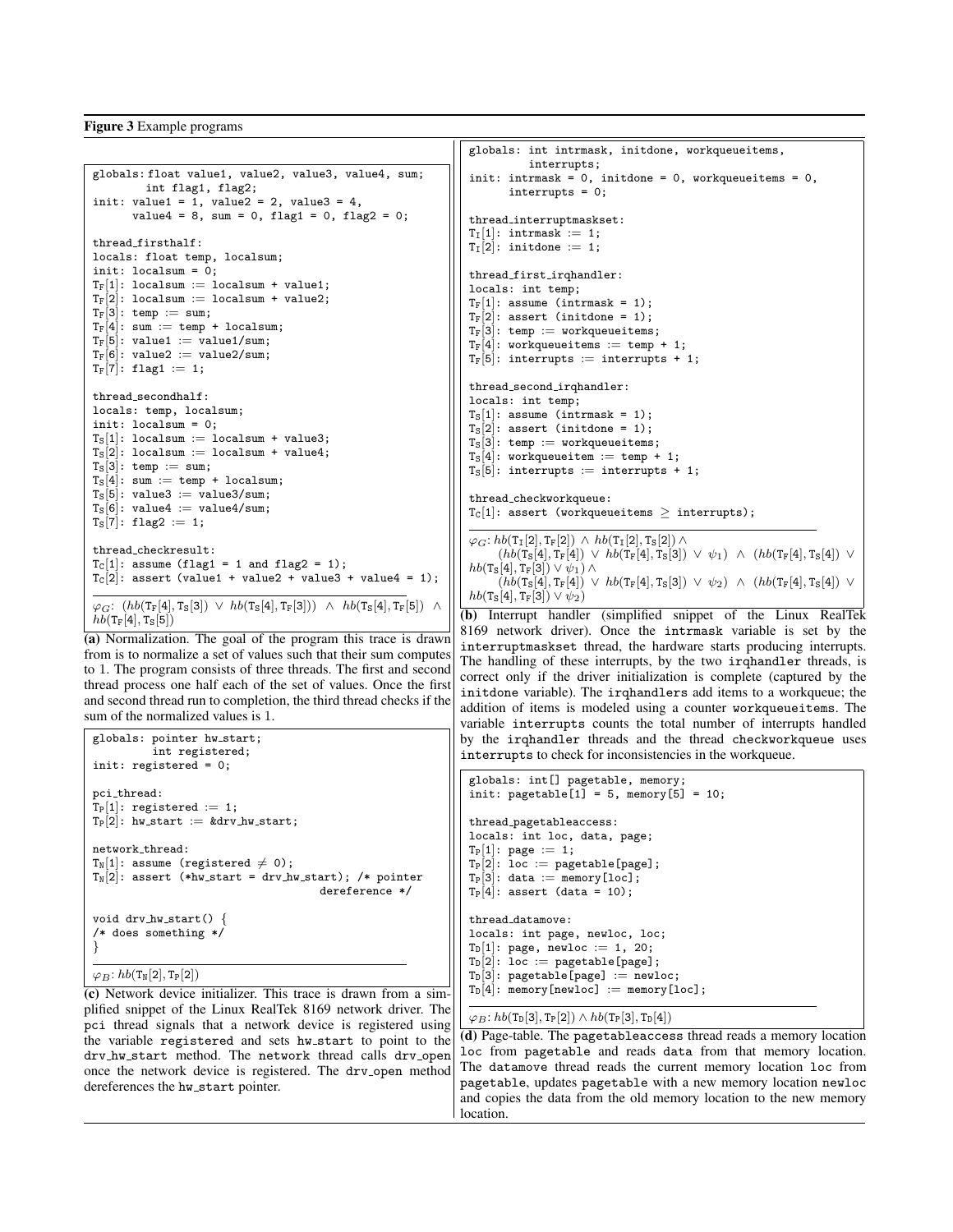<span id="page-8-0"></span>

| <b>Figure 4</b> Inference rules for bug summarization <sup><math>a</math></sup>                                                                                                                                                                                                                                                                                                                                                                                                                     |
|-----------------------------------------------------------------------------------------------------------------------------------------------------------------------------------------------------------------------------------------------------------------------------------------------------------------------------------------------------------------------------------------------------------------------------------------------------------------------------------------------------|
| $\overbrace{hb(\texttt{T}_1[\ell'_1],\texttt{T}_2[\ell_2])\wedge hb(\texttt{T}_2[\ell_2],\texttt{T}_1[\ell''_1])\wedge\psi\quad read(\texttt{T}_1[\ell'_1],v)\quad write(\texttt{T}_1[\ell''_1],v)\quad access(\texttt{T}_2[\ell_2],v)}$ DATARACE.1                                                                                                                                                                                                                                                 |
| DataRace( $\{T_1[\ell'_1], T_1[\ell''_1]\}, T_2[\ell_2])$                                                                                                                                                                                                                                                                                                                                                                                                                                           |
| $\frac{hb(\mathsf{T}_1[\ell_1'],\mathsf{T}_2[\ell_2'])\wedge hb(\mathsf{T}_2[\ell_2'],\mathsf{T}_1[\ell_1'])\wedge\psi\quad read(\mathsf{T}_1[\ell_1'],v)\quad write(\mathsf{T}_1[\ell_1''],v)\quad read(\mathsf{T}_2[\ell_2'],v)\quad write(\mathsf{T}_2[\ell_2''],v)}{\mathsf{DATARACE.2}}$<br>DataRace( $\{T_1[\ell'_1], T_1[\ell''_1]\}, \{T_2[\ell'_2], T_2[\ell''_2]\})$ )                                                                                                                    |
| $\frac{hb(T_1[\ell_1],T_2[\ell_2])\wedge hb(T_2[\ell_2],T_1[\ell_1'])\wedge\psi\quad access(T_1[\ell_1],v)\quad access(T_2[\ell_2],v)\quad access(T_1[\ell_1'],v)}{\sim} \text{ATOMICITYVIOLATION.1}$<br>AtomicityViolation(T <sub>1</sub> [ $\ell_1 : \ell'_1$ ], T <sub>2</sub> [ $\ell_2$ ])                                                                                                                                                                                                     |
| $\frac{hb(\texttt{T}_1[\ell_1],\texttt{T}_2[\ell'_2])\wedge hb(\texttt{T}_2[\ell_2],\texttt{T}_1[\ell'_1])\wedge\psi\quad access(\texttt{T}_1[\ell_1],v)\quad access(\texttt{T}_2[\ell_2],v)\quad access(\texttt{T}_1[\ell'_1],v)\quad access(\texttt{T}_2[\ell'_2],v)}{\texttt{access}(\texttt{T}_2[\ell'_1],v)\quad access(\texttt{T}_2[\ell'_2],v)}$<br>AtomicityViolation( $T_1[\ell_1:\ell'_1], T_2[\ell_2:\ell'_2])$                                                                          |
| $\frac{hb(\texttt{T}_1[\ell_1],\texttt{T}_2[\ell_2])\wedge hb(\texttt{T}_2[\ell_2'],\texttt{T}_1[\ell_1'])\wedge\psi\quad write(\texttt{T}_1[\ell_1],v)\quad write(\texttt{T}_1[\ell_1'],w)\quad read(\texttt{T}_2[\ell_2],v)\quad read(\texttt{T}_2[\ell_2'],w)}{\dots}$<br>TwoStageAccessBug(T <sub>1</sub> [ $\ell_1 : \ell'_1$ ], T <sub>2</sub> [ $\ell_2 : \ell'_2$ ])                                                                                                                        |
| $hb(\texttt{T}_1[\ell_1],\texttt{T}_2[\ell_2]) \wedge hb(\texttt{T}_2[\ell_2'],\texttt{T}_1[\ell_1']) \wedge \psi \quad read(\texttt{T}_1[\ell_1],v) \quad read(\texttt{T}_1[\ell_1'],w) \quad write(\texttt{T}_2[\ell_2],v) \quad write(\texttt{T}_2[\ell_2'],w) \quad \texttt{TwoStageAccessBuG.2}$<br>TwoStageAccessBug(T <sub>1</sub> [ $\ell_1 : \ell'_1$ ], T <sub>2</sub> [ $\ell_2 : \ell'_2$ ])                                                                                            |
| $\label{eq:2} \begin{array}{ll} h b(\mathsf{T}_1[\ell_1],\mathsf{T}_2[\ell_2]) \wedge \psi \quad \quad read(\mathsf{T}_1[\ell_1],v) \quad \quad write(\mathsf{T}_2[\ell_2],v) \\ \exists \sigma \in \mathcal{N}_\tau: \, \sigma \models h b(\mathsf{T}_1[\ell_1],\mathsf{T}_2[\ell_2]) \wedge \psi \wedge \bigwedge_{\mathsf{T}[\ell]} write(\mathsf{T}[\ell],v) \wedge \mathsf{T}[\ell] \neq \mathsf{T}_1[\ell_1] \Rightarrow h b(\mathsf{T}_1[\ell_1],\mathsf{T}[\ell]) \end{array}$<br>DEFINEUSE |
| DefineUse $(T_1[\ell_1], T_2[\ell_2])$                                                                                                                                                                                                                                                                                                                                                                                                                                                              |
| "In this figure, $\ell_1 < \ell'_1 < \ell''_1$ and $\ell_2 < \ell'_2 < \ell''_2$ .                                                                                                                                                                                                                                                                                                                                                                                                                  |

<span id="page-8-1"></span>able v, (a)  $read(T[\ell], v)$  denotes that event  $T[\ell]$  reads from v, (b) write( $T[\ell], v$ ) denotes that event  $T[\ell]$  writes to v, and (c)  $access(T[\ell], v)$  denotes that event  $T[\ell]$  reads from or writes to  $v$ . In the discussion below, we combine these with ordering constraints in a natural manner. For example,  $read(T_1[\ell_1], v) \rightarrow$  $write(T_2[\ell_2], v)$  says that event  $T_1[\ell_1]$  happens before  $T_2[\ell_2]$  and that  $read(\mathsf{T}_1[\ell_1], v)$  and  $write(\mathsf{T}_2[\ell_2], v)$  hold.

Data races. Recall that in our framework, every instruction is assumed to execute atomically. This includes statements of the form  $v := v + 1$ , which may execute non-atomically at a low-level. Hence, to infer data races corresponding to *concurrent* accesses of a shared variable  $v$ , we need to model statements at a lower level, i.e., by separating events into several low-level atomic events. In most cases, these low-level atomic events either read or write variables, but not both. For instance, a decomposition of an event  $e_1$  with instruction  $\mathbf{v} := \mathbf{v} + \mathbf{1}$  is given by  $e_1$ ;  $e_1$ , where event  $e_1$  has instruction  $\mathbf{r} := \mathbf{v} + \mathbf{1}$ , event  $e_1''$  has instruction  $\mathbf{v} := \mathbf{r}$ , and r is a local variable modelling a register. In this case, a data race between event  $e_1$  and some other event  $e_2$  accessing v in another thread manifests itself in a trace  $\sigma$  as the ordering pattern  $e'_1 <_{\sigma} e_2 <_{\sigma} e''_1$ . Hence, the DATARACE.1 rule infers a possible data race between events labelled  $T_1[1'_1], T_1[1''_1]$ , and  $T_2[1_2]$  if the pattern  $read(T_1[1'_1], v) \rightarrow$  $access(\texttt{T}_2[\texttt{l}_2], v) \rightarrow write(\texttt{T}_1[\texttt{l}_1''], v)$  is found in  $\varphi_B$ .

Further, if  $e_2$  is also decomposed into  $e'_2$ ;  $e''_2$ , where  $e'_2$  reads from v and  $e_2''$  writes to v, a data race can manifest in a trace  $\sigma$ as  $e_1 <_{\sigma} e'_2 \wedge e'_1 <_{\sigma} e_2$ . The DATARACE.2 rule infers a possible data race between  $T_1[\ell'_1], T_1[\ell''_1]$  and  $T_2[\ell'_2], T_2[\ell''_2]$ , if the patterns  $read(T_1[\ell'_1], v) \rightarrow write(T_2[\ell''_2], v)$  and  $read(T_2[\ell'_2], v) \rightarrow$  $write(\mathsf{T}_1[\ell''_1], v)$  is found in the same disjunct of  $\varphi_B$ .

Atomicity violations. The ATOMICITYVIOLATION rules generalize the DATARACE rules. If the data-flow and ordering pattern  $access(\texttt{T}_1[\ell_1], v) \rightarrow access(\texttt{T}_2[\ell_2], v) \rightarrow access(\texttt{T}_1[\ell'_1], v)$  manifests in  $\varphi_B$ , the first rule infers a possible atomicity violation of the event sequence  $T_1[\ell_1 : \ell'_1]$  via event  $T_2[\ell_2]$ . If the patterns  $access(\texttt{T}_1[\ell_1], v) \rightarrow access(\texttt{T}_2[\ell'_2], v)$  and  $access(\texttt{T}_2[\ell_2], v) \rightarrow$  $access(T_1[\ell'_1], v)$  manifest in the same disjunct of  $\varphi_B$ , the second rule infers a possible atomicity violation of the event sequence  $T_1[\ell_1 : \ell'_1]$  and event sequence  $T_2[\ell_2 : \ell'_2]$ .

Two stage access. The TWOSTAGEACCESSBUG rules capture two classic scenarios of two-stage access bugs, indicating violations of some *consistency* requirement of accesses to v and w. In particular, the values of  $v$  and  $w$  read by a thread could be inconsistent if either of the following patterns manifest in  $\varphi_B$ : (a)  $write(\mathsf{T}_1[\ell_1], v) \rightarrow read(\mathsf{T}_2[\ell_2], v) \rightarrow read(\mathsf{T}_2[\ell'_2], w) \rightarrow$  $write(T_1[\ell'_1], w);$  or (b)  $read(T_1[\ell_1], v) \rightarrow write(T_2[\ell_2], v) \rightarrow$  $write(T_2[\ell'_2], w) \rightarrow read(T_1[\ell'_1], w).$ 

Define-use ordering. The DEFINEUSE rule infers a specific type of order violation indicating the use of a variable before it is defined. Given  $\varphi_B$  in DNF, if the ordering  $read(T_1[\ell_1], v) \rightarrow$  $write(\mathsf{T}_2[\ell_2], v)$  manifests in a disjunct  $\delta$ , the rule infers a defineuse order violation if there exists a trace  $\sigma \in \mathcal{N}_{\tau}$  such that  $\sigma$ satisfies  $\delta$  and  $T_1[\ell_1]$  precedes all events that write to v in  $\sigma$ .

Starting from  $\varphi_B$  given in DNF, we repeatedly apply the inference rules from Fig. [4](#page-8-0) until no more rules are applicable. We report all inferred bugs as possible violations. Note that our goal here is only to assist the user in program debugging. Our inference rules are not complete. We do not claim that our inferred bugs will manifest in the program's executions, or that they will match a human debugger's intuition. We now present examples illustrating the application of some of our bug inference rules.

Example 4.1. *For the example trace shown in Fig. [1,](#page-1-1)*  $\varphi_B$  *is given by hb*(T<sub>W</sub>[1], T<sub>D</sub>[2])  $\wedge$  *hb*(T<sub>D</sub>[1], T<sub>W</sub>[2])*. Since*  $read(T_w[1], balance)$ ,  $write(T_w[2], balance)$ ,  $read(T_D[1], balance)$  *and*  $write(T_D[2], balance)$  *hold, we can apply the* DATARACE.2 *rule to infer a* DataRace(W[1 : 2], Y[1 : 2])*. Note that this bug inference matches the synchronization*  $Lk(T_w[1:2], T_D[1:2])$  synthesized in Example [3.2.](#page-6-3)

Example 4.2. *Consider the example trace shown in Fig. [3\(](#page-7-0)c). In our encoding, the pointer* hw start *is modelled as an integer variable* hw *that is initially* 0 *(since* hw start is uninitialized). The pointer dereference in T<sub>N</sub>[2] is mod*elled as* assert(hw > 0). For this example,  $\varphi_B$  is given by  $hb(T_N[2], T_P[2])$ *. Since* read( $T_N[2], hw$ ) and write( $T_P[2], hw$ ) *hold, and trace*  $T_P[1], T_N[1], T_N[2], T_P[2]$  *satisfies the last premise of the* DEFINEUSE *rule, we can apply the rule to infer a define-use order violation between*  $T_N[2]$  *and*  $T_P[2]$ *.*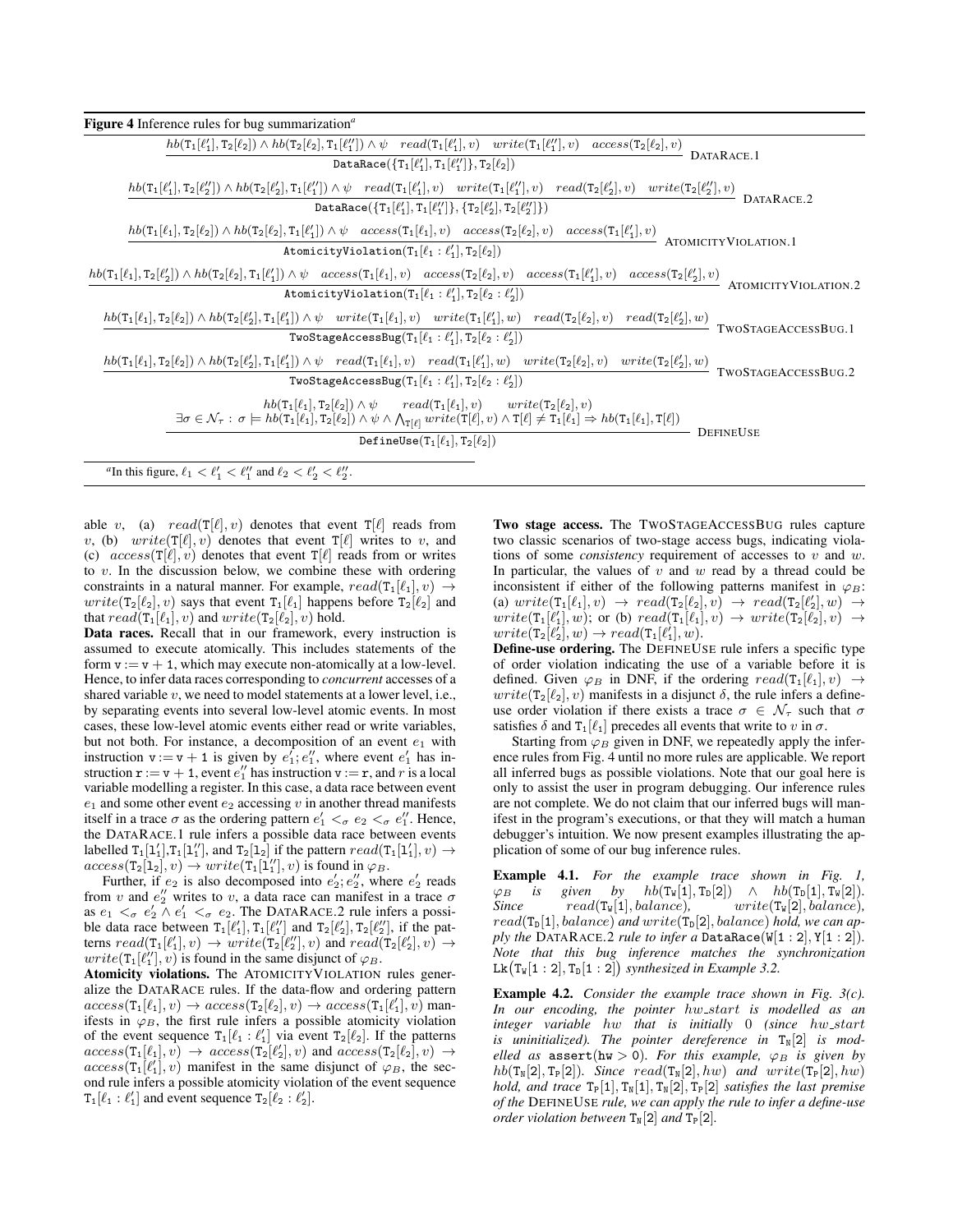Example 4.3. *For the example trace shown in Fig. [3\(](#page-7-0)d),*  $\varphi_B$  *is given by hb*(T<sub>D</sub>[3], T<sub>P</sub>[2])  $\wedge$  *hb*(T<sub>P</sub>[3], T<sub>D</sub>[4])*. Since write*(T<sub>D</sub>[3], *pagetable*)*, write*(T<sub>D</sub>[4], *memory*)*,*  $write(T<sub>D</sub>[3], pagetable),$  $read(\mathbf{T_P}[2], pagetable)$  *and*  $read(\mathbf{T_P}[3], memory)$  *hold, we can apply the* TWOSTAGEACCESSBUG.1 *rule to infer*  $TwoStageAccessBug(T_D[3:4], T_P[2:3]).$ 

## 4.2 Experiments

Given a trace  $\tau$ , TARA supports bug summarization as an optional step after generating  $\varphi_B$ . Starting from  $\varphi_B$  in DNF, the implementation attempts to apply the DATARACE, ATOMICITYVIOLATION, TWOSTAGEACCESSBUG and DEFINEUSE inference rules (in that order). Identical bug reports are merged to avoid duplicates.

The experimental results of using our TARA-based bug summarization on our test-suite are presented in [Table 3.](#page-9-1) We report the numbers of data races (#DR), atomicity violations (#AV), two-stage access bugs (#2S) and define-use bugs (#DU) inferred. The Human column in the table presents a classification of the bugs present in the benchmarks, as reported by an expert user (OV stands for order violation). The last column indicates if TARA's bug summary matched the human classification. For the majority of benchmarks, TARA summarized the bug correctly (Yes). In some cases, TARA did not infer a bug summary (-). For the usb serial-1 benchmark, TARA's bug summary contradicted the human classification. For each example, the implementation takes at most 12 milliseconds.

Table 3 Experiments: bug summarization

<span id="page-9-1"></span>

| Name                  | #2S            | #DR            | #AV            | #DU            | Human          | Bug<br>sum-<br>mary right? |
|-----------------------|----------------|----------------|----------------|----------------|----------------|----------------------------|
| reorder <sub>-2</sub> | $\overline{0}$ | $\mathbf{0}$   | $\overline{0}$ | $\mathbf{1}$   | DU             | Yes                        |
| define_use            | $\theta$       | $\overline{0}$ | $\Omega$       | 1              | DU             | Yes                        |
| em28xx                | $\theta$       | $\overline{0}$ | 0              | 1              | DU             | Yes                        |
| locks                 | $\theta$       | $\overline{c}$ | $\theta$       | $\theta$       | DR             | Yes                        |
| 2stage                | 1              | $\Omega$       | $\Omega$       | 0              | 2S             | Yes                        |
| drbd receiver         | $\theta$       | $\theta$       | $\theta$       | $\overline{0}$ | OV             |                            |
| md                    | $\theta$       | $\theta$       | $\theta$       | 1              | DU             | Yes                        |
| lazy01                | $\theta$       | $\theta$       | $\theta$       | $\theta$       | O <sub>V</sub> |                            |
| locks_hb              | $\theta$       | $\overline{2}$ | $\theta$       | $\overline{2}$ | DR, DU         | Yes                        |
| $lc$ $rc$             | $\theta$       | $\overline{0}$ | $\theta$       | $\theta$       | OV             |                            |
| barrier_locks         | $\theta$       | $\overline{2}$ | $\theta$       | $\overline{0}$ | DR, OV         | Yes                        |
| stateful01            | $\theta$       | $\theta$       | $\theta$       | $\theta$       | OV             |                            |
| read_write_lock       | $\theta$       | $\theta$       | 4              | $\theta$       | AV             | Yes                        |
| hm-loop               | $\theta$       | 1              | $\Omega$       | $\overline{0}$ | <b>DR</b>      | Yes                        |
| fib_bench             | $\theta$       | $\overline{0}$ | $\overline{c}$ | $\theta$       | AV             | Yes                        |
| i <sub>2c_hid</sub>   | $\theta$       | $\overline{0}$ | 1              | $\overline{0}$ | AV, OV         | Yes                        |
| rt18169-1             | $\theta$       | $\overline{0}$ | $\theta$       | 1              | DU             | Yes                        |
| rt18169-2             | $\theta$       | $\theta$       | $\theta$       | 1              | DU             | Yes                        |
| rtl8169-5             | $\theta$       | $\theta$       | $\theta$       | $\theta$       | OV             |                            |
| rt18169-4             | $\theta$       | $\theta$       | $\theta$       | $\theta$       | OV             |                            |
| rt18169-6             | $\theta$       | $\theta$       | $\Omega$       | $\theta$       | O <sub>V</sub> |                            |
| usb_serial-1          | $\theta$       | $\theta$       | $\theta$       | 1              | O <sub>V</sub> | No                         |
| usb_serial-2          | $\theta$       | $\theta$       | $\theta$       | $\theta$       | OV             |                            |
| rt18169-3             | $\theta$       | $\theta$       | $\theta$       | $\overline{0}$ | O <sub>V</sub> |                            |
| usb_serial-3          | $\theta$       | $\theta$       | $\theta$       | $\theta$       | OV             |                            |
|                       |                |                |                |                |                |                            |

# <span id="page-9-0"></span>5. Case Study: Accelerating CEGAR

In the final case study, we present a procedure for learning predicates for refinement in a CEGAR loop [\[14\]](#page-11-18), with the help of TARA. An abstraction-refinement loop proceeds by building an abstract model of an input program and applying a model-checker on the abstract model. If the abstract model satisfies the correctness specification, then the input program is correct. Otherwise, the modelchecker finds an abstract counterexample, i.e., an execution in the abstract model. The abstraction counterexample is spurious if there is no concrete execution that corresponds to the abstract counterexample. Given a spurious counterexample, the refinement procedure refines the abstract model. This is done by finding predicates that inform the abstraction procedure to construct the next abstract model by adding the relevant details to the current abstract model such that the spurious counterexample is absent from next abstract model. The process starts over with the newly refined abstraction. After a number of iterations, the abstract model may have no more counterexamples, which proves the correctness of the input program. For simpler presentation, we assume that the input program is correct and all the abstract counterexamples are spurious.

An abstraction-refinement loop often takes many iterations to find the right set of predicates to prove correctness of the input program. This usually depends on the design of the refinement procedure. Many heuristics have been proposed to find the relevant predicates in fewer iterations (see, for example, [\[4\]](#page-11-11)). We aim to use TARA to accelerate the search for the right predicates, i.e., reduce the number of iterations of a CEGAR loop.

Our refinement procedure takes a concurrent abstract counterexample as input and returns refinement predicates. First, we analyse the counterexample using TARA and obtain an HB-formula  $\varphi_B$  that encodes a set of incorrect interleavings. We sample a number of interleavings from  $\varphi_B$  and attempt to compute refinement predicates that simultaneously remove all the sampled spurious inter-leavings using a method similar to *beautiful interpolants* [\[1\]](#page-11-12).

#### 5.1 Abstraction and Refinement

An *abstract model* of a concurrent program  $P$  $\langle V, \{T_1, \ldots, T_k\}, SV, \langle LV_1, \ldots, LV_k \rangle \rangle$  is another concurrent program  $\hat{\mathcal{P}} = \langle V, {\{\hat{T}_1, \dots, \hat{T}_k\}}, SV, \langle LV_1, \dots, LV_k \rangle \rangle$  such that, for each  $i \in [1, k]$  and event e in  $T_i$ , there is an event  $\hat{e}$  in  $\hat{T}_i$ such that if  $\Gamma_0e\Gamma_1$  is feasible then  $\Gamma_0\hat{e}\Gamma_1$  is feasible.

In predicate abstraction, the abstract event  $\hat{e}$  corresponding to an event e is defined using a set of predicates as follows. Let us suppose predicates  $\rho_1, \ldots, \rho_m$  are used for abstraction. Let  $i \in [1, m]$ . Let  $\beta_i$  be the weakest precondition of e over  $\rho_i$ , and  $\gamma_i$  be the weakest precondition of e over  $\neg \rho_i$ . Let  $\hat{\beta}_i$  and  $\hat{\gamma}_i$  be the weakest formulas that are Boolean combinations of  $\rho_1, \ldots, \rho_m$ , and imply  $\beta_i$  and  $\gamma_i$ , respectively.  $\Gamma_0 \hat{e} \Gamma_1$  is feasible iff  $\forall i \in$  $[1, m] : (\Gamma_0 \models \hat{\beta}_i \rightarrow \Gamma_1 \models \rho_i) \wedge (\Gamma_0 \models \hat{\gamma}_i \rightarrow \Gamma_1 \models \neg \rho_i).$ 

Let  $\Gamma_0 \hat{e}_1 \Gamma_1 \dots \hat{e}_n \Gamma_n$  be a spurious counterexample, i.e., a trace in the abstract model that violates the specification. A refinement procedure computes additional predicates  $\alpha_0, \alpha_1, \ldots, \alpha_{n-1}, \alpha_n$ over program variables that satisfy the following constraint.

$$
\alpha_0 = true \land \alpha_n = false \land \bigwedge_{i=1}^n \alpha_{i-1} \land e_i \to \alpha'_i
$$

Note that the primed formula  $\alpha'_i$  is the formula  $\alpha_i$  where each variable  $v$  is replaced by its primed version  $v'$ . Recall that  $v'$ represents the value of  $v$  the execution of an instruction. An abstract model computed using predicates  $\alpha_1, \ldots, \alpha_{n-1}$  is guaranteed to not exhibit the spurious counterexample [\[23\]](#page-11-19).

#### 5.2 Sampling an HB-formula

We pass trace  $\hat{e}_1 \dots \hat{e}_n$  to TARA and obtain an HB-formula  $\varphi_B$  in DNF to represent bad abstract traces.  $\varphi_B$  is a formula over events  $\hat{e}_1 \dots \hat{e}_n$ . With slight abuse of notation, we assume that  $\varphi_B$  is a formula over events  $e_1 \ldots e_n$ , which can be obtained by replacing abstract events by their corresponding concrete events in  $\varphi_B$ . We sample a few concrete infeasible traces that satisfy  $\varphi_B$  and try to compute the simultaneous refinement predicates, i.e., predicates that eliminate all the sampled traces from the abstract program. Intuitively, learning predicates simultaneously using multiple spurious counterexamples may allow us to find more *general* predicates. Both sampling and simultaneous refinement are heuristics choices.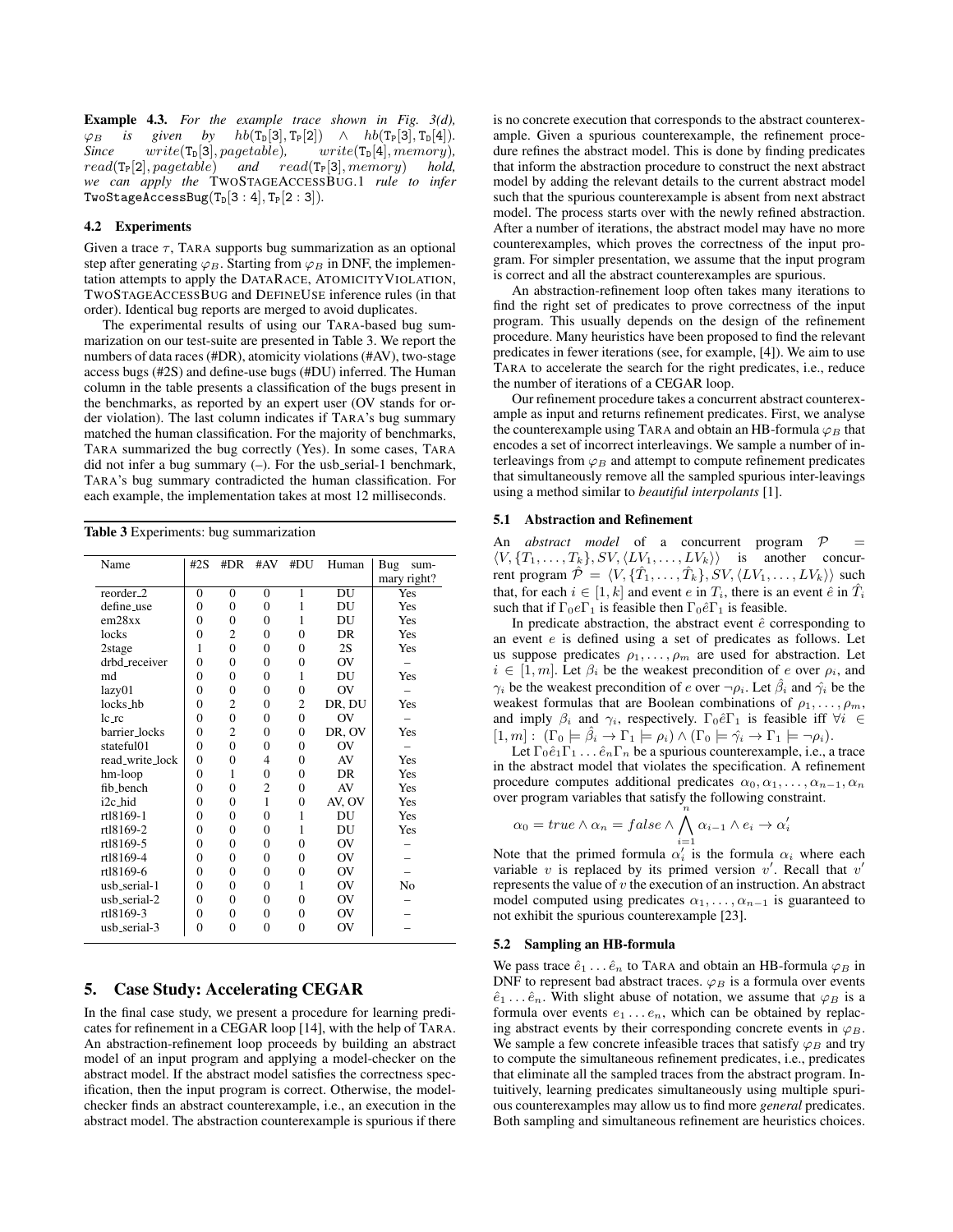Here, we present one possible choice for the sampling. However, one can imagine a wide array of heuristics for these choices. In our sampling heuristic, we search for two disjuncts in  $\varphi_B$  of the form  $\varphi_1 \wedge e_a < e_b$  and  $\varphi_2 \wedge e_b < e_a$ 

such that negation of any HB-formula in  $\varphi_1$  is not in  $\varphi_2$ . We generate traces  $\tau_1$  and  $\tau_2$  such that (a) they satisfy  $\varphi_1 \wedge \varphi_2 \wedge e_a$  $e_b$  and  $\varphi_1 \wedge \varphi_2 \wedge e_b < e_a$  respectively; and (b) they are of the following form with  $e_{k_1}^1 = e_a$  and  $e_{k_2}^2 = e_b$ .

$$
\tau_1 = \underbrace{e_1^0 \dots e_{k_0}^0}_{\text{prefix}} \underbrace{e_1^1 \dots e_{k_1}^1}_{\text{X}} \underbrace{e_1^2 \dots e_{k_2}^2}_{\text{Suffix}} \underbrace{e_1^3 \dots e_{k_3}^3}_{\text{suffix}}
$$
\n
$$
\tau_2 = e_1^0 \dots e_{k_0}^0 \underbrace{e_1^2 \dots e_{k_2}^2}_{\text{Cuffix}} \underbrace{e_1^1 \dots e_{k_1}^1}_{\text{Cuffix}} \underbrace{e_1^3 \dots e_{k_3}^3}_{\text{ruffix}}
$$

If  $\varphi_1 \wedge \varphi_2 \wedge e_a \langle e_b \rangle$  and  $\varphi_1 \wedge \varphi_2 \wedge e_b \langle e_a \rangle$  are satisfiable, such traces always exist. Both the traces have a common prefix and suffix, and two middle segments  $e_1^1 \dots e_{k_1}^1$  and  $e_1^2 \dots e_{k_2}^2$ are swapped. From the traces, we obtain refinement predicates  $\alpha_1 \dots \alpha_{k_0}, \beta_1 \dots \beta_{k_1+k_2}, \gamma_1 \dots \gamma_{k_1+k_2}$ , and  $\delta_1 \dots \delta_{k_3}$  by solving the following constraints.  $k_{0}$ 

$$
\alpha_0 = true \wedge \bigwedge_{i=1}^{n} (\alpha_{i-1} \wedge e_i^0 \rightarrow \alpha_i') \wedge \alpha_{k_0} = \beta_0 = \gamma_0 \qquad \text{(prefix)}
$$

$$
\bigwedge_{i=1}^{k_1} (\beta_{i-1} \wedge e_i^1 \rightarrow \beta_i') \wedge \bigwedge_{i=k_1+1}^{k_1+k_2} (\beta_{i-1} \wedge e_{i-k_1}^2 \rightarrow \beta_i') \pmod{\text{trace 1}}
$$
\n
$$
\bigwedge_{k \geq k}^{k_1+k_2} (\beta_{i-1} \wedge e_{i-k_1}^2 \rightarrow \beta_i')
$$

$$
\bigwedge_{i=1}^{k_2} (\gamma_{i-1} \wedge e_i^2 \rightarrow \gamma'_i) \wedge \bigwedge_{i=k_2+1}^{k_2+k_1} (\gamma_{i-1} \wedge e_{i-k_2}^1 \rightarrow \gamma'_i) \qquad (\text{mid trace 2})
$$

$$
\delta_0 = \beta_{k_1 + k_2} = \gamma_{k_1 + k_2} \wedge \bigwedge_{i=1}^{k_3} (\delta_{i-1} \wedge e_i^3 \rightarrow \delta_i') \wedge \delta_{k_3} = false
$$

#### (suffix)

In the above equations, the first and last constraints correspond to the prefix and suffix respectively. The second and third constraints correspond to the middle segments of the two traces.

#### 5.3 Constraint Solving for Simultaneous Refinement

We discuss how to solve the above constraints for refinement. The above constraints are a set of non-recursive Horn clauses. Many techniques exist to solve such constraints (e.g. [\[7,](#page-11-20) [22\]](#page-11-21)). Since we are aiming for simultaneous refinement, we prefer the solutions for the unknown predicates to be simple atomic formulas. If an unknown predicate appears as consequent of multiple implications (for example,  $\alpha_{k_0+1}$ ), then the solver may naturally give a solution that is a disjunction of two atomic formulas. We use the method that is presented in Sec. 4 of [\[1\]](#page-11-12) for the theory of linear arithmetic that forces a solver to return solutions for the above constraints with single atomic formulas if such a solution exists.

<span id="page-10-0"></span>

| <b>Table 4 Experiments: CEGAR acceleration</b> |          |                   |         |              |         |  |  |  |  |
|------------------------------------------------|----------|-------------------|---------|--------------|---------|--|--|--|--|
|                                                | Example  | <b>SATABS</b>     |         | SATABS[TARA] |         |  |  |  |  |
|                                                |          | <b>Iterations</b> | Time(s) | Iterations   | Time(s) |  |  |  |  |
|                                                | example1 | 55                | 35.4    | 45           | 33.5    |  |  |  |  |
|                                                | example2 | 65                | 45.7    | 60           | 47.9    |  |  |  |  |
|                                                | example3 | 45                | 23.0    | 41           | 23.9    |  |  |  |  |

## 5.4 Experimental Results

We have implemented the above refinement procedure in SA-TABS [\[16\]](#page-11-22) and refer to the modified version as SATABS[TARA]. In Table [4](#page-10-0) we present the result of running SATABS and SATABS[TARA] on three hand crafted examples. Each of these examples contain two threads and 15-20 lines of code. Our method reduces the number of iterations in all the examples. However, the total time of verification increases for two examples due to the fact that our refinement procedure is not well optimized.

# 6. Related Work

Representations of trace sets. The  $\Phi_{CTP}$  encoding used in Sec. [2](#page-2-0) was introduced in [\[41\]](#page-11-3), and subsequently generalized in [\[27,](#page-11-23) [37\]](#page-11-24). We may find more applications and variations of our tool TARA from exploring other suitable happens-before constraint based encodings of "interesting" interleavings from the body of predictive analysis literature (cf. [\[35,](#page-11-2) [38\]](#page-11-25)). Concurrent counterexample traces have been generalized into partial order (Mazurkiewicz) traces in [\[8,](#page-11-4) [9\]](#page-11-5). As demonstrated in this paper, partial orders may not be adequate to represent arbitrary trace sets. The work in [\[20\]](#page-11-26) introduces a new data structure, an inductive data-flow graph (iDFG), to generalize proofs of programs. While iDFGs is also a representation of (concurrent) trace sets, it is not clear how one may apply iDFGs for program debugging or synthesis. In other work, interference scenarios have been proposed in [\[19\]](#page-11-27) to represent concurrent executions that are behaviourally equivalent under the same input values. For sequential programs, the authors in [\[2\]](#page-11-28) represent all counterexamples of recursive programs using pushdown automata. Synchronization synthesis. In the formal methods and programming languages community, synchronization synthesis of concurrent programs has been an active area of research for a long time [\[8,](#page-11-4) [9,](#page-11-5) [13,](#page-11-8) [30,](#page-11-9) [39,](#page-11-10) [40\]](#page-11-29). In the past, the approaches in [\[13,](#page-11-8) [40\]](#page-11-29) were based on inferring synchronization by constructing and exploring the entire product graph or tableaux corresponding to a concurrent program. Recent approaches infer synchronization incrementally from traces [\[39\]](#page-11-10) or generalizations of bad traces [\[8,](#page-11-4) [9\]](#page-11-5). However, the techniques from [\[8,](#page-11-4) [9,](#page-11-5) [39\]](#page-11-10) infer atomic sections rather than locks—atomic sections are not directly implementable and need to be translated into locks either manually, or using other automated techniques (see, for example, [\[10\]](#page-11-30)). Jin et al. introduce CFIX [\[26\]](#page-11-31), a tool that fixes bugs in concurrent C programs by matching bug patterns and proposing fixes. However, in their case, the bug patterns are simple (corresponding to only conjunctions of happens-before constraints) and hence, cannot infer synchronization such as barriers. On the other hand, the CFIX tool is very robust and practical, and has generated fixes and corresponding patches for real open-source libraries.

Bug summarization. While there have been various techniques for fault localization, error explanation, counterexample minimization and bug summarization for sequential programs, we restrict our attention to relevant works for concurrent programs. In [\[28\]](#page-11-32), the authors focus on shortening counterexamples in message-passing programs to a set of "crucial events" that are both necessary and sufficient to reach the bug. In [\[25\]](#page-11-33), the authors introduce a heuristic to simplify concurrent error traces by reducing the number of context-switches. There are several papers that survey and classify common concurrency bug patterns [\[18,](#page-11-34) [29\]](#page-11-14). We can extend our bug inference rules using the bug patterns from the papers. Finally, there is a large body of work on automatic detection of specific bugs such as data races and atomicity violations [\[17,](#page-11-35) [32,](#page-11-36) [34,](#page-11-1) [43\]](#page-11-37).

Accelerating CEGAR. There are several works to enhance the CEGAR loop by finding better predicates, e.g. [\[4,](#page-11-11) [36\]](#page-11-38). In the setting of hardware model-checking (for circuits), Glusman et al. [\[21\]](#page-11-39) extend the CEGAR loop by adding several predicates if a spurious counterexample is found; they generate all counterexamples of the same length and gather information about valuations crucial to the incorrectness of the counterexamples. In a similar setting, Wang et al. [\[42\]](#page-11-40) improve the CEGAR by introducing a technique to eliminate all spurious counterexamples for an invariant. Sakunkonchak et al. [\[33\]](#page-11-41) apply CEGAR optimizations to software model checking and speed up the search for predicates that make the counterexample spurious. However, they do not use interpolants and instead search the counterexample for conflicting predicates. Bjesse et al. [\[6\]](#page-11-42) use predicates obtained from CEGAR to guide boundedmodel checking (BMC) and extend its reach.